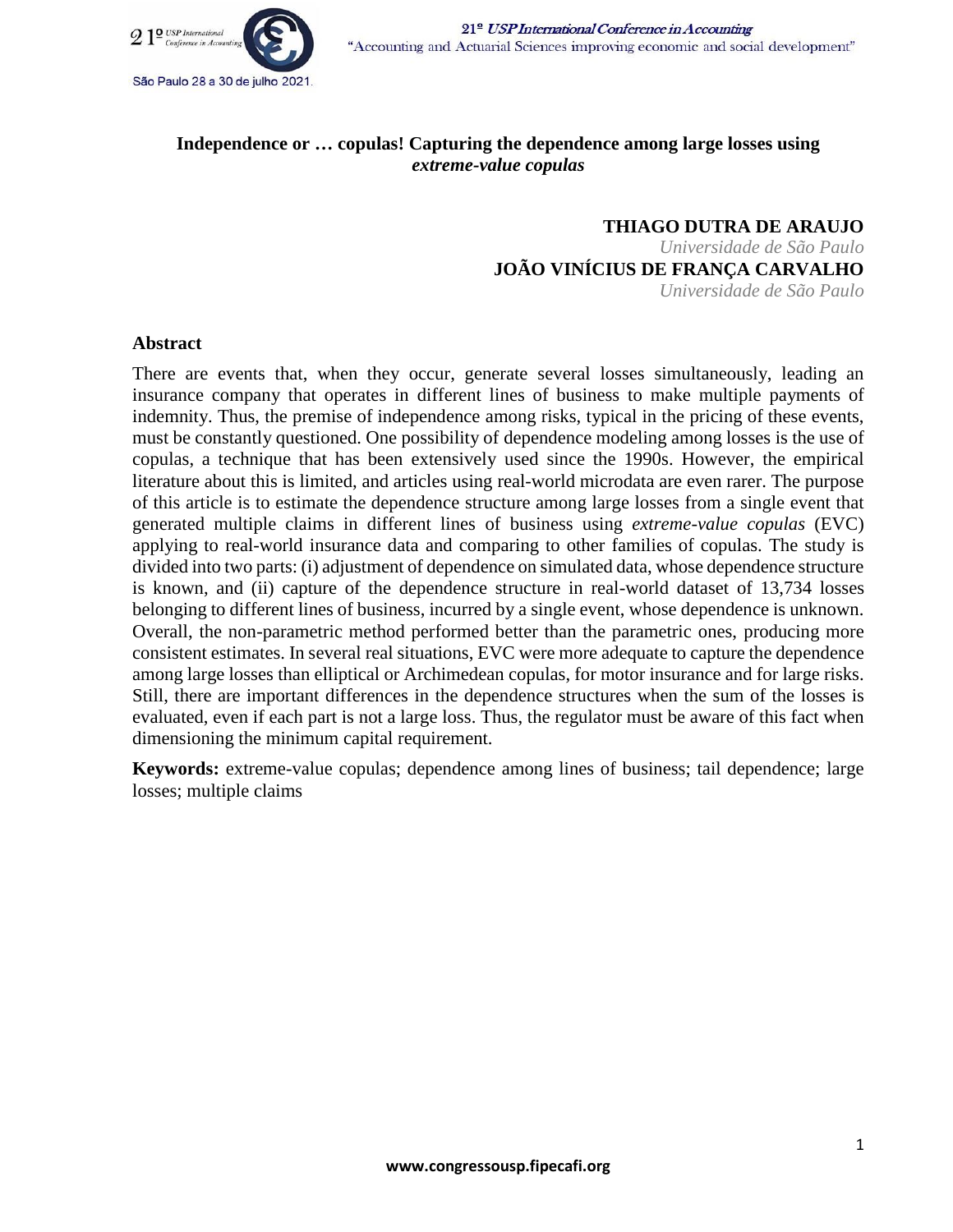

## **1. Introduction**

In the History of Brazil's independence process, there was a famous speech attributed to D. Pedro I: "*Independence or death*." However, if D. Pedro I was a risk manager in an insurance company, probably the alternative to independence among events wouldn´t be death. At that time, a (rudimentary) notion of dependence among events was already present in the Brazilian Commercial Code in the year 1850 (Lopes, Peris, Chan, & Borelli, 2015). Three points established in that Code highlight this aspect: (i) life insurance for free people was prohibited from being offered together with maritime insurance (at the time, slaves were understood as property); (ii) it was possible to contract different insurance policies for the same objects, under the same or different conditions, and; (iii) it was allowed to contract insurance policies for the ship (hull), its freight (transport) and farms (physical property) in the same policy, provided that the value of each object was clearly determined<sup>i</sup>. In all these points, there was a natural mechanism of dependence among risks, policies or lines of business.

With that, it is noticed – since that time – a special attention to the occurrence of extreme events: events (the so-called '*sea fortunes*') that have low probability of occurrence and whose amount to be indemnified to the insured is a very high value – the severity of the claim is a matter of concern in several articles of that Commercial Code. The occurrence of this type of event is very harmful to the insurance company to the point of even leading to bankruptcy.

To reduce exposure to the bankruptcy risk, the insurance industry has sought to improve its pricing models for claims incurred for this type of event. *Solvency IIii* presents the most recent guidelines on insurance risk management, establishing the minimum required capital for insurance companies so that there is a 99.5% probability of guaranteeing the operational continuity for the next 12 months. Another good reason for this work is the increase in the frequency and severity of claims incurred by natural disasters; such phenomena cost billions of dollars to insurance companies (Dietz & Walker, 2019; Bokusheva, 2018).

As an example, a study<sup>iii</sup> showed that typhoon Hagibis, which occurred in Japan in 2019, generated US\$ 15 billion in financial losses, of which US\$ 9 billion was insured. For sake of comparison, in that same year, the total premiums collected by insurance companies in Brazil were around US\$ 28 billion<sup>iv</sup>; that is, if it had occurred in Brazil, this single event would correspond to 32% of the total premiums collected in the year. Another relevant example is that of the Covid-19 pandemic, which occurred in 2020: preliminary reports<sup> $v$ </sup> showed that this event generated claims in several insurance lines (*health insurance*, *life insurance*, among others). If the same insurance company operates in several lines, an unexpected increase in claims can lead to bankruptcy, showing the importance of calculating good measures of dependence among risks in different lines of business.

When analyzing the occurrence of claims generated by extreme events, it is generally not convenient to consider that they are independent (Chukwudum, 2019). Thus, in order to price this type of event, two aspects are usually considered: the *severity* and *dependence* of the incurred claims (Kley, Klüppelberg, & Paterlini, 2020; Sweeting & Fotiou, 2013). There are several ways to model the dependence among large losses: simulations, stress testing, use of copulas, among others (Shen, 2019). In particular, the use of copulas has become relevant in modeling dependence among events in the pricing of claims (Bücher, Irresberger, & Weiss, 2017). In the case of extreme events, the use and choice of copula is an important part of this modeling process: several copulas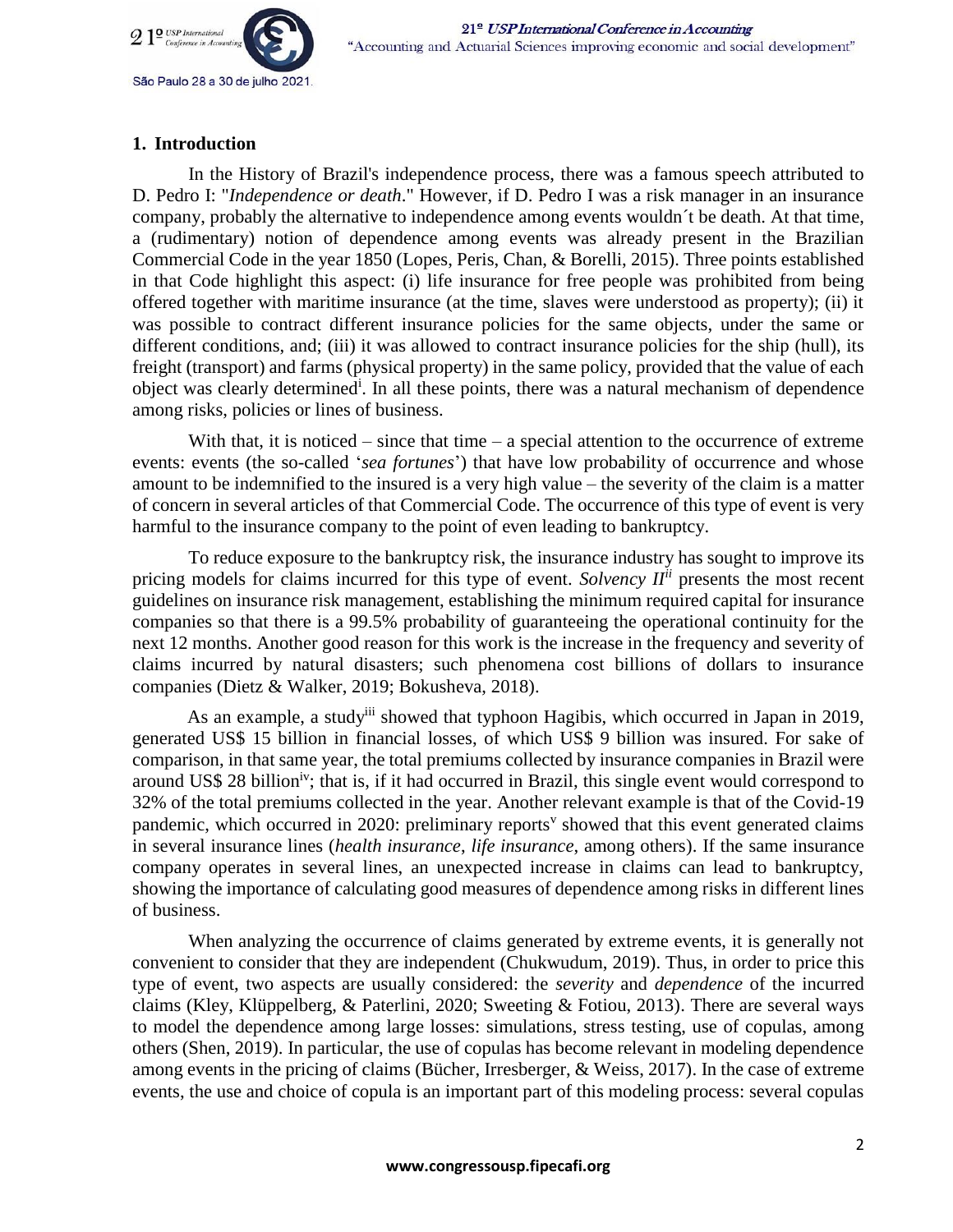

sufficiently satisfactorily capture the dependence among intermediate values, but do not do so for extreme values (Furman, Kuznetsov, Su, & Zitikis, 2016).

Therefore, this article seeks to analyze both the choice of copula and the method of estimating parameters that are most appropriate to the dependence among large losses incurred by the same generating event. With this, we expect to reduce the scarcity of publications that approach this theme empirically, making use of real-world microdata, since much of the related international literature discusses theoretical methodologies, however little applied.

## **2. Literature review and related studies**

Measuring the dependence among two variables is not exclusive, nor did it originate in Actuarial Science: since the end of the 19th century, Sir Francis Galton and Karl Pearson had already introduced the concept of correlation between variables, which is very relevant in the study of regressions (Frees & Valdez, 1998). For years, the linear correlation coefficient has been used as a measure of dependence among variables, being applied, for example, in calculating risks linked to asset portfolios, measuring the dependence among the returns of these assets (Szego, 2002).

However, from the second half of the twentieth century, some statisticians began to study other measures of dependence. In 1951, Maurice Fréchet proposed the following problem: "given the marginal distributions of a set of random variables, what can be said about the joint distribution of these variables?" (Fréchet, 1951). In 1959, Abe Sklar sent a letter to Fréchet containing some results on this problem and, in it, introduced the word **copula** in the statistical universe, based on the linguistic use of this word (term that links the subject of a sentence to the subject complement): a function that links a joint distribution of variables to their marginal distributions (Sklar, 1959).

In the late 1970s and early 1980s, other problems motivated the deepening of the study of dependence among variables, such as, for example, the construction of survival tables for joint lives, under the hypothesis that individuals' lifetimes aren't independent of each other (Clayton, 1978). However, it was in the 1990s that the use of copulas was widespread, largely to measure dependences among risks incurred in finance and insurance (Embrechts, 2009).

Also, in this decade, new quantitative risk management methodologies were developed, due to the emergence of new products and the implementation of new regulatory guidelines in the insurance market. In these methodologies, limitations were already noted in the use of the linear correlation coefficient to measure dependencies. Embrechts (2009) cites two of them: cases in which a low correlation had extremely dependence in extreme values and a false security generated by the linear correlation coefficient, allowing companies to be exposed to risks greater than expected.

At the end of the 1990s, the first applications of copulas in insurance pricing emerged. At this time, were also described some copula families and their use as an integral part of risk measurement (Frees & Valdez, 1998). Among the copulas described, one that became quite relevant was the *Gaussian copula*, as it was well suited to several sets of variables. However, this excessive confidence of managers in modeling risk dependence using only Gaussian copulas brought numerous financial setbacks to several companies, allowing other copula families to be developed (Embrechts, 2009; Nelsen, 2006).

Thus, several studies have sought to identify which copula is the most appropriate to measure dependencies in risk management. For example, Su & Furman (2017) proposed a method of choosing from *copulas for multiple risk factors* claiming that, in several cases of financial risk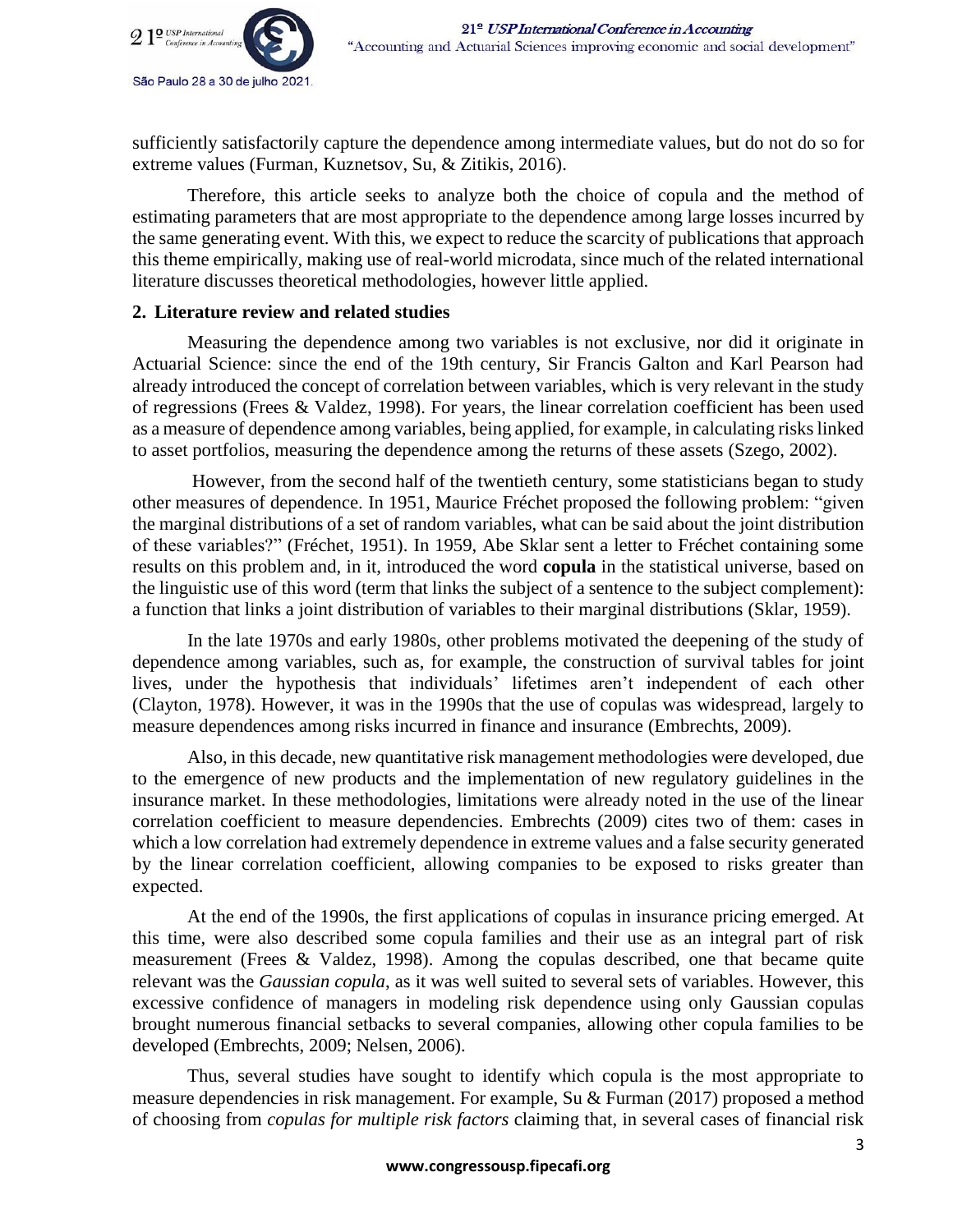

management, the choice of copula is based on the ease of its analytical treatment instead of observing all the characteristics of the problem in question.

In *Life insurance*, there are many applications with the use of copulas in modeling the dependence among mortalities of various populations (Giussani & Bonetti, 2019; Chen, MacMinn, & Sun, 2017; Zhu, Tan, & Wang, 2017). According to the authors, there is a need for improvements in the modeling of this type of dependence due to reforms of pension systems, creation of new types of pension funds and implementation of new products in life insurance. In *Non-Life insurance*, recent applications used copulas to price cybersecurity insurance, measuring the dependence among time and speed of infection on a network (Xu  $\&$  Hua, 2019). Other studies have valued the use of copulas especially in cases where the frequency and severity of claims have different dependence structure within the same dataset (Hua, 2017).

From the 2000s, several works began to use copulas to model the dependence among a particular type of events: extreme events (Szego, 2002). As these events are located on the tails of the distributions, this modeling was known in the literature as *tail dependence*. Since then, several studies have sought to analyze tail dependence measures, such as the upper tail dependence parameter (Li, 2018) and the maximum tail dependence index (Sun, Yang, & Zitikis, 2020).

Strong dependencies on the upper tail of claims severity distributions show that excessive financial losses tend to occur jointly, and not independently (Brechmann, Czado, & Paterlini, 2014). As examples, we can mention: (i) the attack on the World Trade Center, in 2001, which generated large financial losses from insurance companies due to underwriting risks and the subprime crisis in 2008, in which insurance companies suffered large losses in backed investments in collateralized mortgages and debentures (Eling & Toplek, 2009), and; (ii) the dependence among extreme events that involved two lines of business in the Nigeria insurance market: auto insurance and fire insurance. In this case, this dependence occurred when vehicles carrying flammable products collided with other vehicles, causing explosions and multiple accidents (Chukwudum, 2019).

To model dependence on the tails of distribution, there is a copula family called *extremevalue copulas*, widely used by rating agencies and regulators, as it reveals major differences in the assessment of the insurer's risk of deficit and the ruin probabilities, compared to *elliptical copulas* (Eling & Toplek, 2009; Kelliher et al., 2020). In addition, there are also applications using this copula family in modeling dependence among returns from different financial time series and asset classes (Bormann & Schienle, 2018; Ruenzi, Ungeheuer, & Weigert, 2020).

The theoretical framework of extreme-value copulas is still under development from (at least) two perspectives: (i) the comparison between these and the *Archimedean copulas*, and; (ii) the study of parametric and non-parametric forms that estimate the dependence function of these copulas. Pappadà, Perrone, Durante, & Salvadori (2016) used copulas that are both Archimedean and extreme-value copula to compare, based on their dependence functions, which family is the most appropriate to measure the dependence among structural risks arising from natural disasters. Kamnitui, Genest, Jaworski, & Trutschnig (2019) analyzed different methodologies that estimated the dependence function of these copulas, given a certain dependence level.

In Brazil, there are few studies that mention the use of copulas and, among them, even rarer that model tail dependence. Regarding the use of copulas, Melo (2008) used a copula family to model the dependence among two insurance lines of business (residential and business), known as comprehensive insurance, whose premium calculation is strongly impacted if assumed the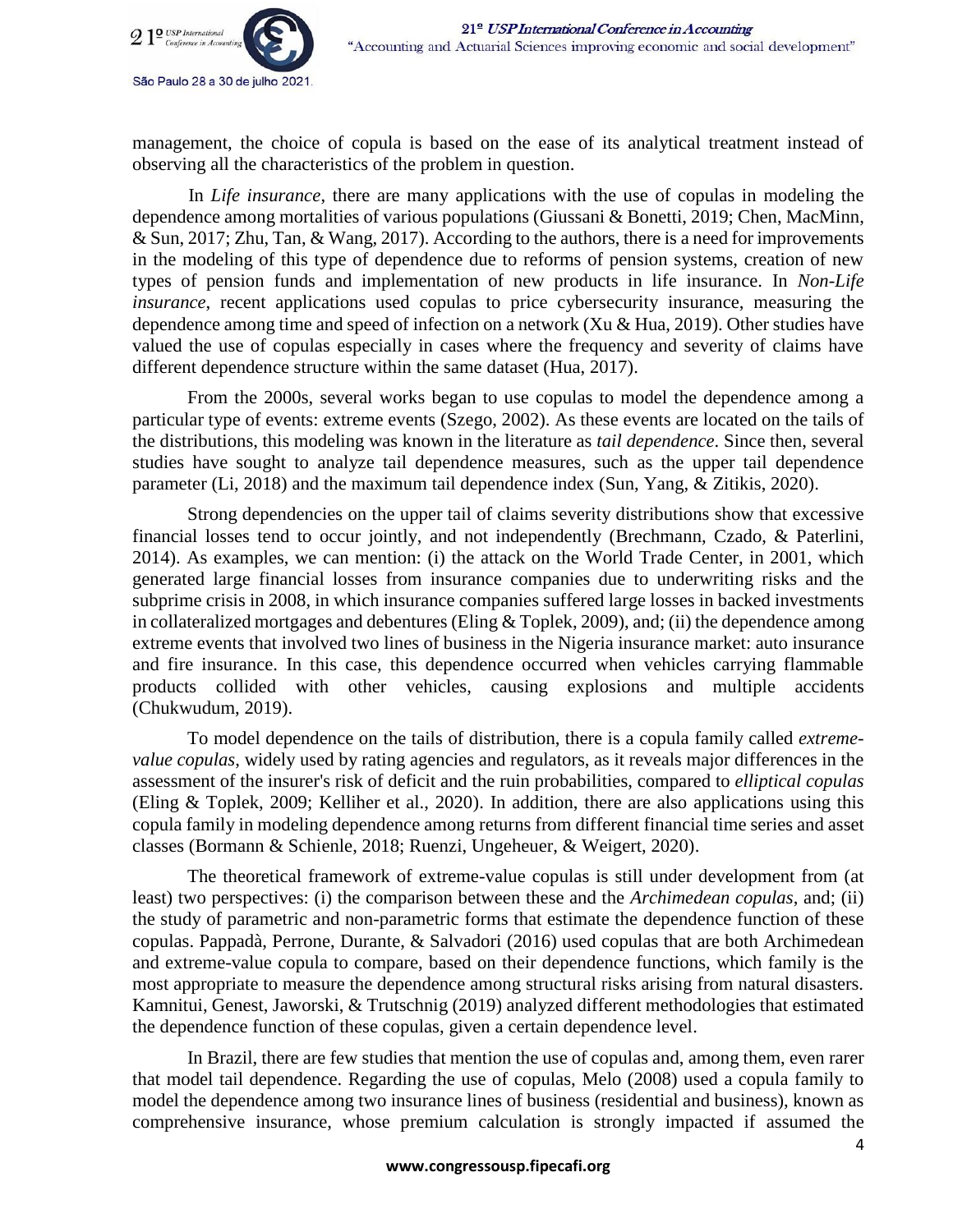

hypothesis of independence among that losses. Tanaka & Carvalho (2019) used the elliptical and Archimedean copula families to re-estimate the dependence structure among the Brazilian insurance lines of business, calculating solvency capital based in copulas, which were compared with the results obtained using SUSEP's (Brazilian insurance regulatory agency) methodology, set out in Annex III of CNSP Resolution 321/15<sup>vi</sup>. The results showed that the SUSEP methodology measures, in *personal insurances*, an insufficient level of solvency capital in times of severe crises, exposing insurance companies to the risk of bankruptcy.

Thus, this study will explore two gaps: (i) the use of extreme-value copulas as a possibility of choosing the most ranked copula for real-world microdata from an insurance company, and; (ii) different methodologies for estimating copula parameters and measures of association. First, these gaps will be explored in controlled experiments, with simulated data. Then, we will use real-world microdata to verify the conformity of the adjustment in relation to the simulated data.

## **3. Methodology**

Initially, we present general concepts related to copulas. Next, we describe some copulas families: elliptical, Archimedean and extreme-value copulas. Finally, we list some measures of association and the estimation methods used in this study. All mathematical formulations in this section follow closely Nelsen (2006).

Let X and Y a pair of random variables, with distribution functions  $F_X(x) = \mathbb{P}[X \le x]$  and  $F_Y(y) = \mathbb{P}[Y \le y]$ , respectively, and  $F(x, y) = \mathbb{P}[X \le x, Y \le y]$  the joint probability distribution. Denoting  $u = F_X(x)$  and  $v = F_Y(y)$ , a **copula** is a function  $C: [0,1]^2 \to [0,1]$  with the following property

$$
F(x, y) = C(u, v), \tag{1}
$$

that is,  $C$  is a function that associates the joint distribution of random variables to their distributions. This result – known as *Sklar´s theorem* – is central to the study of copulas. In addition, Sklar demonstrated that if  $F_X$  and  $F_Y$  are continuous, then C is unique.

As a corollary follows that, being  $F_X^{-1}(u) = \sup\{x | F_X(x) \le u\}$ , then

$$
C(u, v) = F(F_X^{-1}(u), F_Y^{-1}(v)).
$$
\n(2)

In the next subsections, we describe the formulas of some copulas families.

## **3.1. Elliptical copulas and Archimedean copulas**

Elliptical copulas are copulas associated with elliptical distributions, such as Normal and t-Student distributions (both symmetrical). The two most relevant of elliptical copulas are Gaussian and t-Student, whose formulas are shown in Table 1.

| Copula          | Formula                                                         |
|-----------------|-----------------------------------------------------------------|
| <b>Gaussian</b> | $C_{\theta}^{Ga}(u,v) = \Phi_R^2(\Phi^{-1}(u), \Phi^{-1}(v))$   |
| t-Student       | $C_{n,\theta}^{t}(u,v) = t_{n,R}^{2}(t_n^{-1}(u), t_n^{-1}(v))$ |

| <b>Table 1</b> – Bivariate elliptical copulas formula |  |
|-------------------------------------------------------|--|
|-------------------------------------------------------|--|

Source: own elaboration.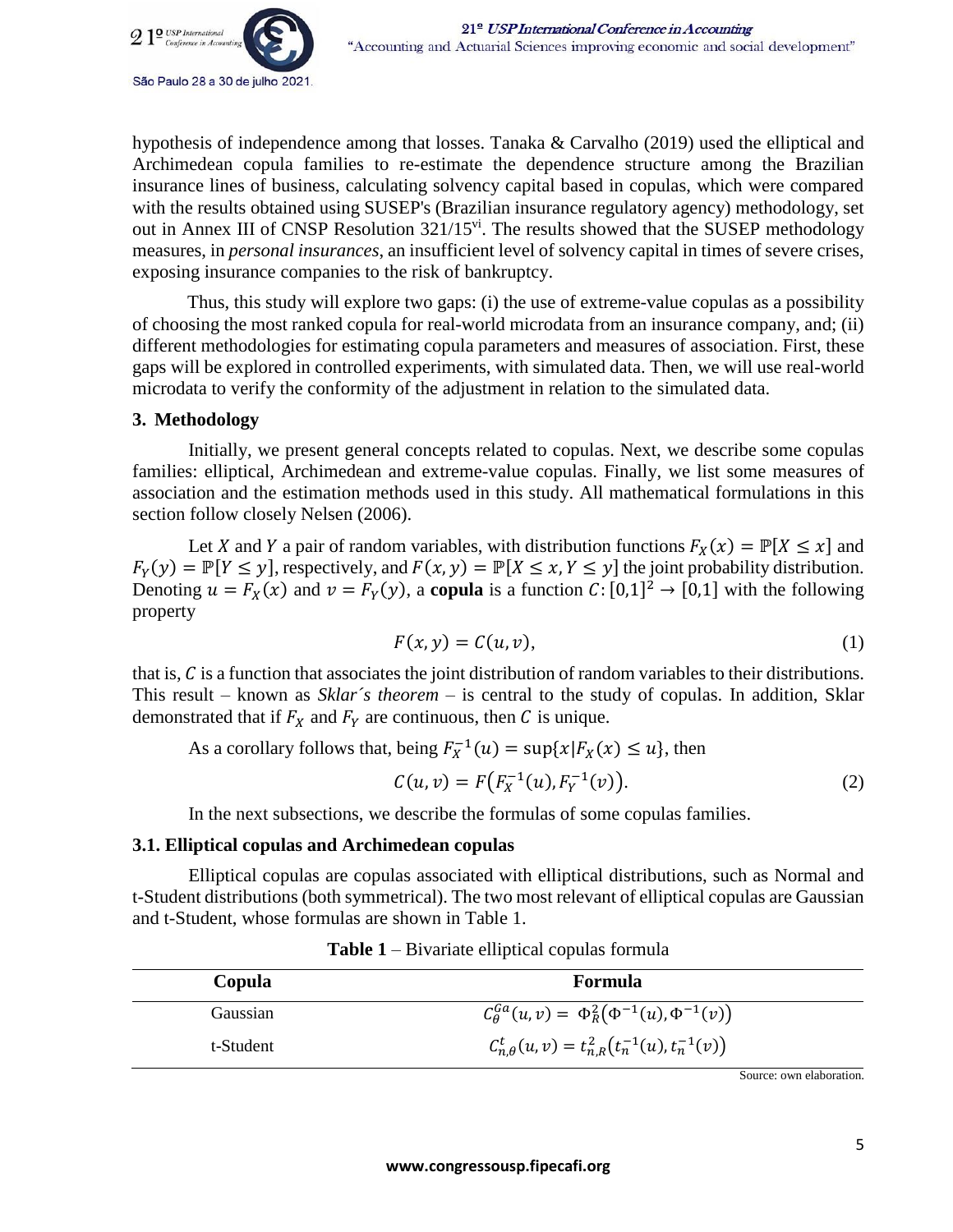

In the Gaussian copula,  $\Phi^{-1}$  is the inverse of the standard Normal distribution function,  $\Phi^2$  is the standard Normal distribution for the bivariate case and R is the correlation matrix given by  $r_{11} = r_{22} = 1$  and  $r_{12} = r_{21} = \theta$ , where  $\theta$  is the linear correlation coefficient. In the t-Student copula,  $t_n^{-1}$  is the inverse of the standard t-Student distribution function and  $t_n^2$  is the standard t-Student distribution for the bivariate case, both with  $n$  degrees of freedom.  $R$  is the same correlation matrix defined before.

It is relevant to note that neither of these two copulas has an explicit functional form. In addition, similarly to the multivariate Normal distribution, the Gaussian copula is symmetrical and light tailed, failing to capture the tail dependence. Therefore, it isn´t suitable for dependence modeling among losses incurred by extreme events.

Archimedean copulas – widely used in actuarial science and finance (Cossette, Marceau, Mtalai, & Veilleux, 2018) – allow a wide variety of dependence structures to be modeled, in addition to have an explicit functional form. Some Archimedean copulas are listed in Table 2.

| Copula  | <b>Explicit formula</b>                                                                                                          |
|---------|----------------------------------------------------------------------------------------------------------------------------------|
| Clayton | $C_{\theta}(u, v) = \max \left( \left[ u^{-\theta} + v^{-\theta} - 1 \right]^{-\frac{1}{\theta}}, 0 \right)$                     |
| Frank   | $C_{\theta}(u, v) = -\frac{1}{\theta} \cdot \ln \left( 1 + \frac{(e^{-u\theta} - 1)(e^{-v\theta} - 1)}{e^{-\theta} - 1} \right)$ |
| Joe     | $C_{\theta}(u,v) = 1 - [(1-u)^{\theta} + (1-v)^{\theta} - (1-u)^{\theta} \cdot (1-v)^{\theta}]^{\frac{1}{\theta}}$               |
|         | Source: own elaboration.                                                                                                         |

## **3.2. Extreme-value copulas**

A copula  $C_*$  is an extreme-value copula if, and only if, there exist a copula C such that

$$
C_*(u,v) = \lim_{n \to \infty} C^n \left( u^{\frac{1}{n}} v^{\frac{1}{n}} \right).
$$
 (3)

Several authors have presented procedures for obtaining extreme-value copulas. Pickands (1981) demonstrated that if  $C$  is an extreme-value copula, then  $C$  can be written as

$$
C(u,v) = \exp\Big\{ \ln(u \cdot v) \cdot A\Big(\frac{\ln(v)}{\ln(u \cdot v)}\Big) \Big\},\tag{4}
$$

for an appropriate choice of the function  $A(.)$ , called *dependence function* of the extreme-value copula  $C$ . This function must be convex and satisfy the following conditions:

- $A(0) = A(1) = 1;$
- max $\{t, 1 t\} \le A(t) \le 1;$

Table 3 presents a list of extreme-value copulas.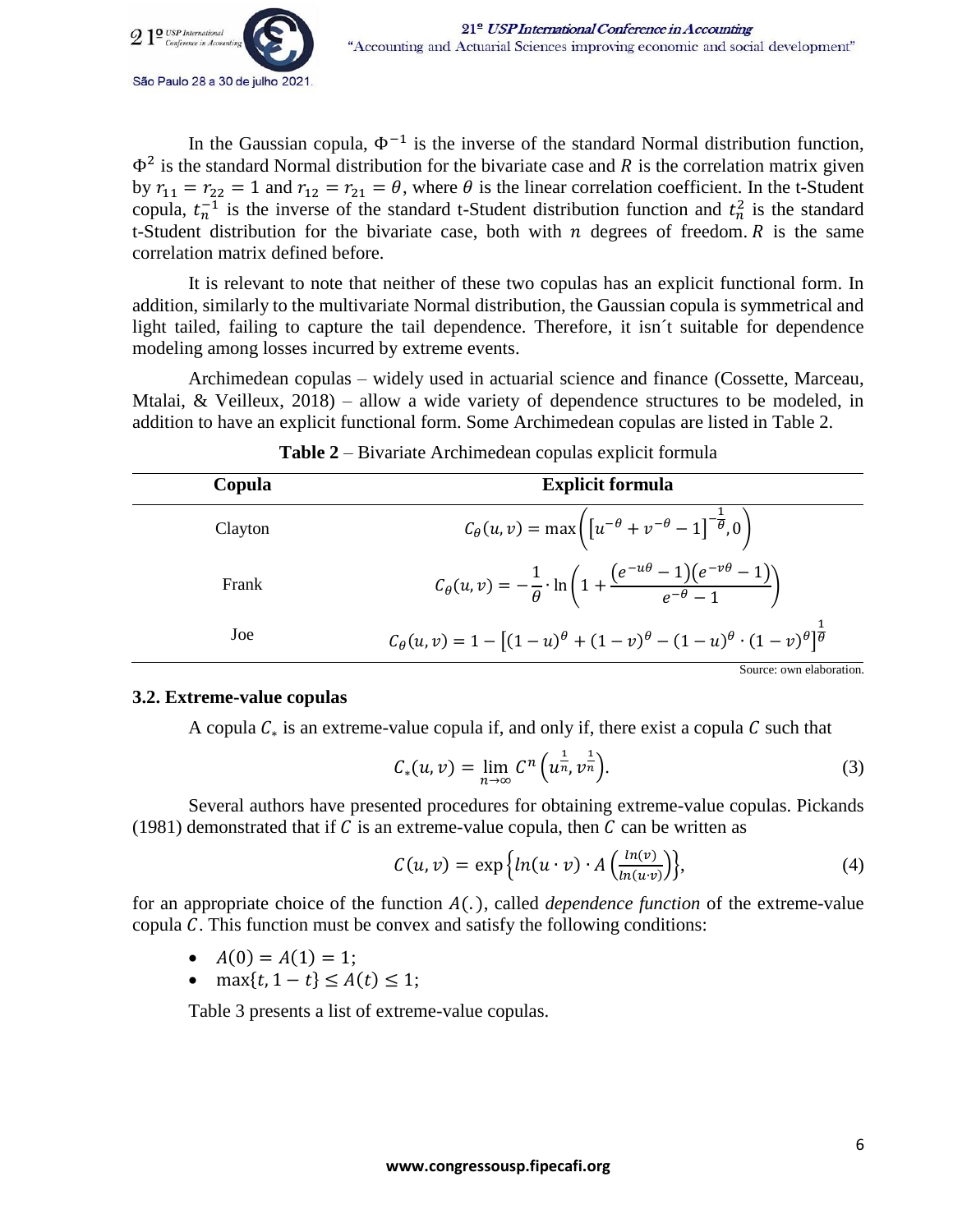

| Copula              | A(t)                                                        | <b>Explicit formula</b>                                                                                                                                                             |
|---------------------|-------------------------------------------------------------|-------------------------------------------------------------------------------------------------------------------------------------------------------------------------------------|
| Tawn                | $\theta t^2 - \theta t + 1$                                 | $C_{\theta}(u,v) = u \cdot v \cdot exp\left\{\theta \cdot \frac{ln(u) \cdot ln(v)}{ln(u) + ln(v)}\right\}$                                                                          |
| Galambos            |                                                             | $1 - (t^{-\theta} + (1-t)^{-\theta})^{-\frac{1}{\theta}} C_{\theta}(u, v) = u \cdot v \cdot \exp\left\{ [(-\log(u))^{-\theta} + (-\log(v))^{-\theta}]^{-\frac{1}{\theta}} \right\}$ |
| Gumbel-<br>Hougaard | $\left(t^{\theta}+(1-t)^{\theta}\right)^{\frac{1}{\theta}}$ | $C_{\theta}(u, v) = \exp \left\{-\left[(-\ln(u))^{\theta} + (-\ln(v))^{\theta}\right]^{\frac{1}{\theta}}\right\}$                                                                   |
| Husler-<br>Reiss    | $A_{HR}(t)$                                                 | $C_{\theta}(u,v) = C_{HR,\theta}(u,v)$                                                                                                                                              |

**Table 3** – Extreme-value copulas dependence function and explicit formula

Source: own elaboration.

For the Husler-Reiss copula:

$$
A_{HR}(t) = t \cdot \Phi\left(\theta^{-1} + \frac{\theta}{2} \cdot \ln\left(\frac{t}{1-t}\right)\right) + (1-t) \cdot \Phi\left(\theta^{-1} - \frac{\theta}{2} \cdot \ln\left(\frac{t}{1-t}\right)\right),\tag{5}
$$

and

$$
C_{HR,\theta}(u,v) = \exp\left\{-\ln(u)\cdot\Phi\left(\theta^{-1} + \frac{\theta}{2}\cdot\ln\left(\frac{\ln(u)}{\ln(v)}\right)\right) + \ln(v)\cdot\Phi\left(\theta^{-1} + \frac{\theta}{2}\cdot\ln\left(\frac{\ln(v)}{\ln(u)}\right)\right)\right\}.
$$
 (6)

#### **3.3. Measures of association**

The linear correlation coefficient has several limitations when measuring dependences (Embrechts, 2009). Thus, we present coefficients that seek to overcome such limitations.

Before presenting them, it is necessary to introduce the concept of *concordance*. Two distinct pairs  $(x_1, y_1)$  and  $(x_2, y_2)$  are concordant if  $x_1 < x_2$  and  $y_1 < y_2$  or if  $x_1 > x_2$  and  $y_1 > y_2$ , that is, if the smallest value of x is associated to the smallest value of y (or, similarly, the largest value of  $x$  is associated to the largest value of  $y$ ). Note that this implication is equivalent to write  $(x_1 - x_2)(y_1 - y_2) > 0$ . If  $(x_1 - x_2)(y_1 - y_2) < 0$ , the pairs are discordant.

Given this concept, consider two random variables  $X$  and  $Y$ , whose distributions  $F_X$  and  $F_Y$ are continuous, and variables  $X'$  and  $Y'$ , independent copies of  $X$  and  $Y$ , respectively. The sample version of *Kendall*'s  $\tau$  is given by

$$
\tau = \tau_{X,Y} = \mathbb{P}[(X - X')(Y - Y') > 0] - \mathbb{P}[(X - X')(Y - Y') < 0].\tag{7}
$$

If X and Y are continuous, it is also possible to write  $\tau$  as a function of copula C associated to both  $X$  and  $Y$ :

$$
\tau = -1 + 4 \cdot \int_{[0,1]^2} C(u,v) \, dC(u,v). \tag{8}
$$

In addition to this, *Spearman's*  $\rho$  is defined as

$$
\rho = \rho_{X,Y} = Cor(F_X(X), F_Y(Y)) = \frac{\mathbb{E}[F_X(X) \cdot F_Y(Y)] - \mathbb{E}[F_X(X)] \cdot \mathbb{E}[F_Y(Y)]}{\sqrt{\mathbb{V}ar[F_X(X)] \cdot \mathbb{V}ar[F_Y(Y)]}}.
$$
(9)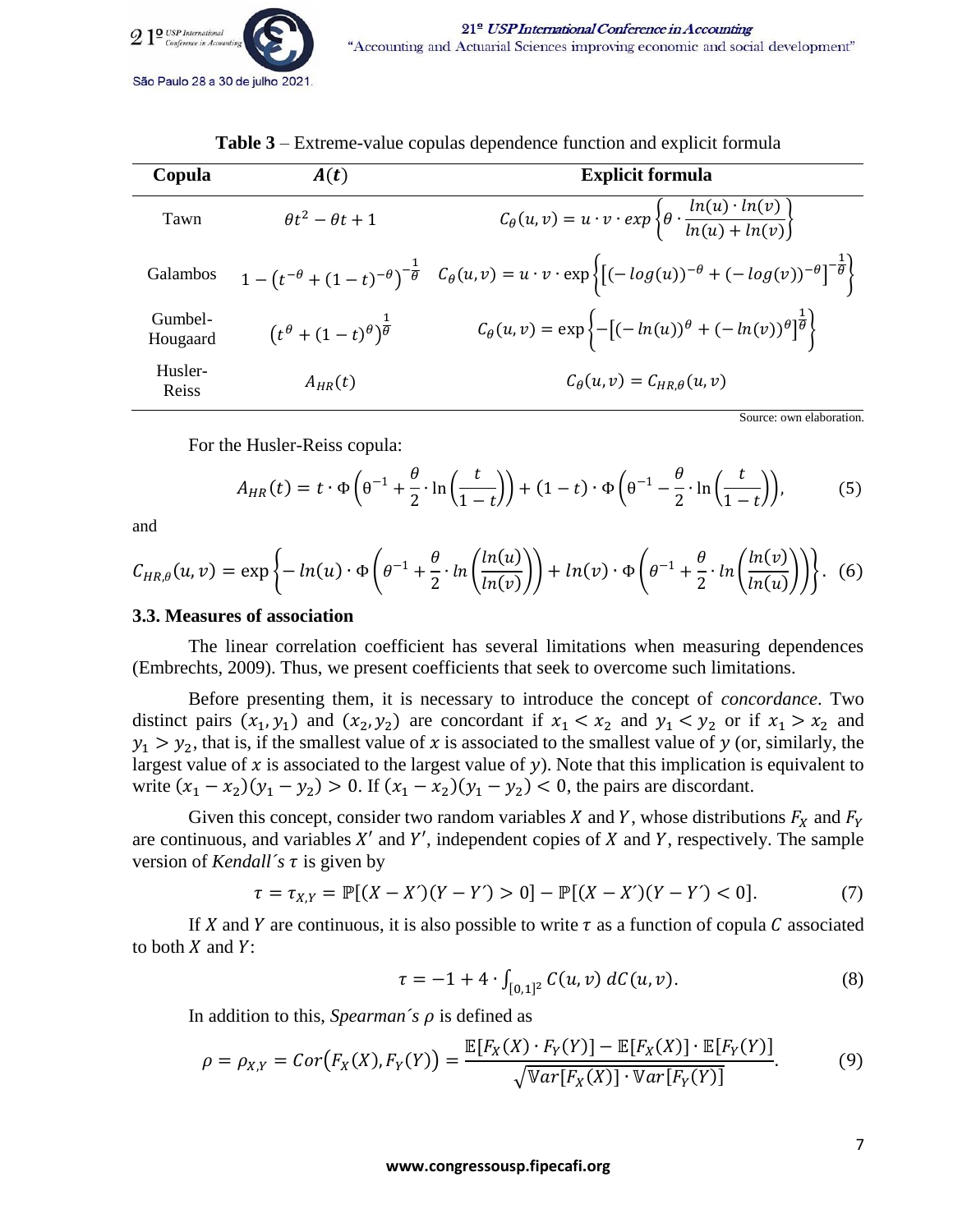

If X and Y are continuous, also is possible to write  $\rho$  as a function of copula C associated to  $X$  and  $Y$ :

$$
\rho = -3 + 12 \cdot \int_{[0,1]^2} C(u,v) \ du dv \tag{10}
$$

Table 4 shows the relationship between  $\tau$ ,  $\rho$  and the copulas parameters for some of the copulas presented. The fields marked with \* indicate that, although it is not possible to write this relationship analytically, it is possible to estimate these coefficients, as will be detailed in subsection 3.4.

| Copula   | τ                                                                                                                       |                                                                                               |
|----------|-------------------------------------------------------------------------------------------------------------------------|-----------------------------------------------------------------------------------------------|
| Gaussian | $\tau(\theta) = \frac{2}{\pi} \cdot \arcsin(\theta)$                                                                    | $\rho(\theta) = \frac{6}{\pi} \cdot \arcsin\left(\frac{\theta}{2}\right)$                     |
| Clayton  | $\tau(\theta) = \frac{\theta}{\theta+2}$                                                                                | $\ast$                                                                                        |
| Frank    | $\tau(\theta) = 1 - \frac{4}{\theta} + \frac{4}{\theta^2} \int_{0}^{\theta} \frac{t}{e^t - 1} dt$                       | $\rho(\theta) = 1 - \frac{12}{\theta^3} \int_{0}^{\theta} \frac{\theta t - 2t^2}{e^t - 1} dt$ |
| Joe      | $\tau(\theta) = 1 + \frac{4}{\theta} \int_{0}^{1} \frac{\ln(1 - t^{\theta}) \cdot (1 - t^{\theta})}{t^{\theta - 1}} dt$ | $\ast$                                                                                        |

| <b>Table 4</b> – Relationship between $\tau$ , $\rho$ and the copulas' parameters |
|-----------------------------------------------------------------------------------|
|-----------------------------------------------------------------------------------|

Source: own elaboration.

For extreme-values copulas, it is possible to write  $\tau$  and  $\rho$  as a function of dependence function  $A(.)$ , using the equations (4), (6) and (8):

$$
\tau = \int_{0}^{1} \frac{t \cdot (1-t)}{A(t)} dA'(t) \quad \text{and} \quad \rho = -3 + 12 \cdot \int_{0}^{1} \frac{1}{(1 + A(t))^{2}} dt. \tag{11}
$$

According to Li (2018), another important measure of association is the tail dependence parameters, used to measure the dependence on the upper and lower tails (that is, when both distributions assume very large or very small values). The *upper tail dependence parameter*  $\lambda_U$  and the *lower tail dependence parameter*  $\lambda_L$  are given by (if the limits exist):

$$
\lambda_U = \lim_{k \to 1^-} \frac{1 - 2k + C(k, k)}{1 - k} \quad \text{and} \quad \lambda_L = \lim_{k \to 0^+} \frac{C(k, k)}{k}.
$$
 (12)

It is interesting to note that the quantity  $C(k, k)$  indicates the proportion of information that is in the lower left corner of the square  $[0,1]^2$ , limited superiorly by  $F_X(x) = k$  and  $F_Y(y) = k$ . Therefore, if these variables are perfectly correlated,  $C(k, k) = k$  (the maximum value of the copula) and, in this case,  $\lambda_U = \lambda_L = 1$ . As the values of these tail dependence parameters belong to the range [0,1], the value 0 indicates complete absence of dependence and the value 1, complete dependence. Table 5 shows these parameters for elliptical and Archimedean copulas.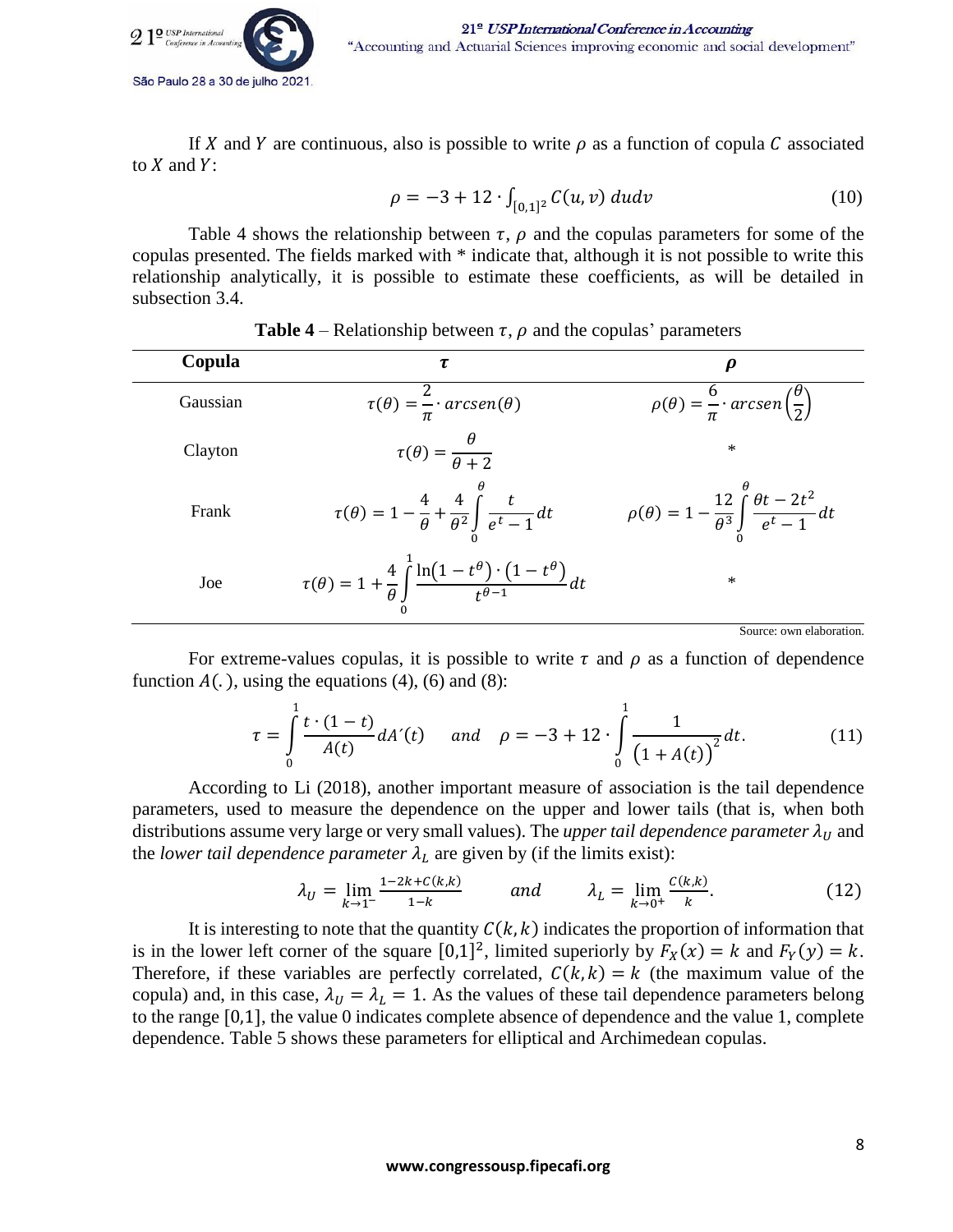

| Copula    | $\Lambda_{L}$                                 | $\lambda_U$                                   |
|-----------|-----------------------------------------------|-----------------------------------------------|
| Gaussian  | 0                                             | 0                                             |
| t-Student | $\frac{(n+1)(1-\rho)}{1+\rho}$<br>$2t_n$<br>N | $\frac{(n+1)(1-\rho)}{1+\rho}$<br>$2t_n$<br>N |
| Clayton   | $\boldsymbol{0}$                              | $2-2^{\frac{1}{\theta}}$                      |
| Frank     | $\boldsymbol{0}$                              | 0                                             |
| Joe       | $\boldsymbol{0}$                              | $2-2\overline{\theta}$                        |

**Table 5** – Tail dependence parameters for elliptical and Archimedean copulas

Source: own elaboration.

Next, we discuss some methods for estimating copula parameters and measures of association presented.

## **3.4. Estimation methods**

There are several methods that estimate copula parameters, as well as measures of association: some parametric, others non-parametric. In this study, we present three of them: the *method-of-moments* (MME), the *method of maximum pseudo-likelihood* (MPLE) – both parametric – and the *Capéraà-Fougères-Genest method* (MCFG), a non-parametric way of estimating the dependence function  $A(.)$  for extreme-value copulas.

By the MME, the copula parameters are estimated from the inverse of the function  $\tau(.)$ , described in Table 4. To do so, it is necessary estimate  $\tau$  initially. Thus, consider two random variables X and Y and n observed pairs  $(x_1, y_1)$ ,  $(x_2, y_2)$ , ...,  $(x_n, y_n)$ , with  $x_i \in X$  and  $y_i \in Y$ ,  $1 \le i \le n$ . The estimator  $\hat{\tau}_{X,Y}$  is given by

$$
\hat{\tau}_{X,Y} = \frac{2}{n(n-1)} \cdot \sum_{1 \le i < j \le n} \{ \mathbb{I}[(x_i - x_j)(y_i - y_j) > 0] - \mathbb{I}[(x_i - x_j)(y_i - y_j) < 0] \},\tag{13}
$$

where  $\mathbb{I}(t)$  is the indicator function:  $\mathbb{I}(t) = 1$ , if t is true, or  $\mathbb{I}(t) = 0$ , otherwise.

In the MPLE, from the *n* observed pairs  $(x_1, y_1)$ ,  $(x_2, y_2)$ , ... and  $(x_n, y_n)$  is created a sample of pseudo-observations  $U_{i,n} = \left(\frac{r_{iX}}{n+1}\right)^{n}$  $\frac{r_{ix}}{n+1}, \frac{r_{iY}}{n+1}$  $\frac{r_{iY}}{n+1}$ , where  $r_{iX}$  and  $r_{iY}$  indicate, respectively, the *ranking* (the position) of  $x_i$  and  $y_i$  in the increasing sequences formed by  $\{x_1, x_2, ..., x_n\}$  and  $\{y_1, y_2, ..., y_n\}$ , to estimate copula parameters using the maximum log-likelihood. This means that, for uniparametric copulas, the estimator  $\hat{\theta}$  is the value of  $\theta$  that maximizes the function

$$
f(\theta) = \sum_{i=1}^{n} \log[c_{\theta}(U_{i,n})].
$$
 (14)

Copulas whose parameters can be estimated via MME can also be estimated via MPLE. However, the MPLE is more efficient than the MME, especially in the case of finite samples or multiparametric copulas (Hofert, Kojadinovic, Mächler, & Yan, 2018).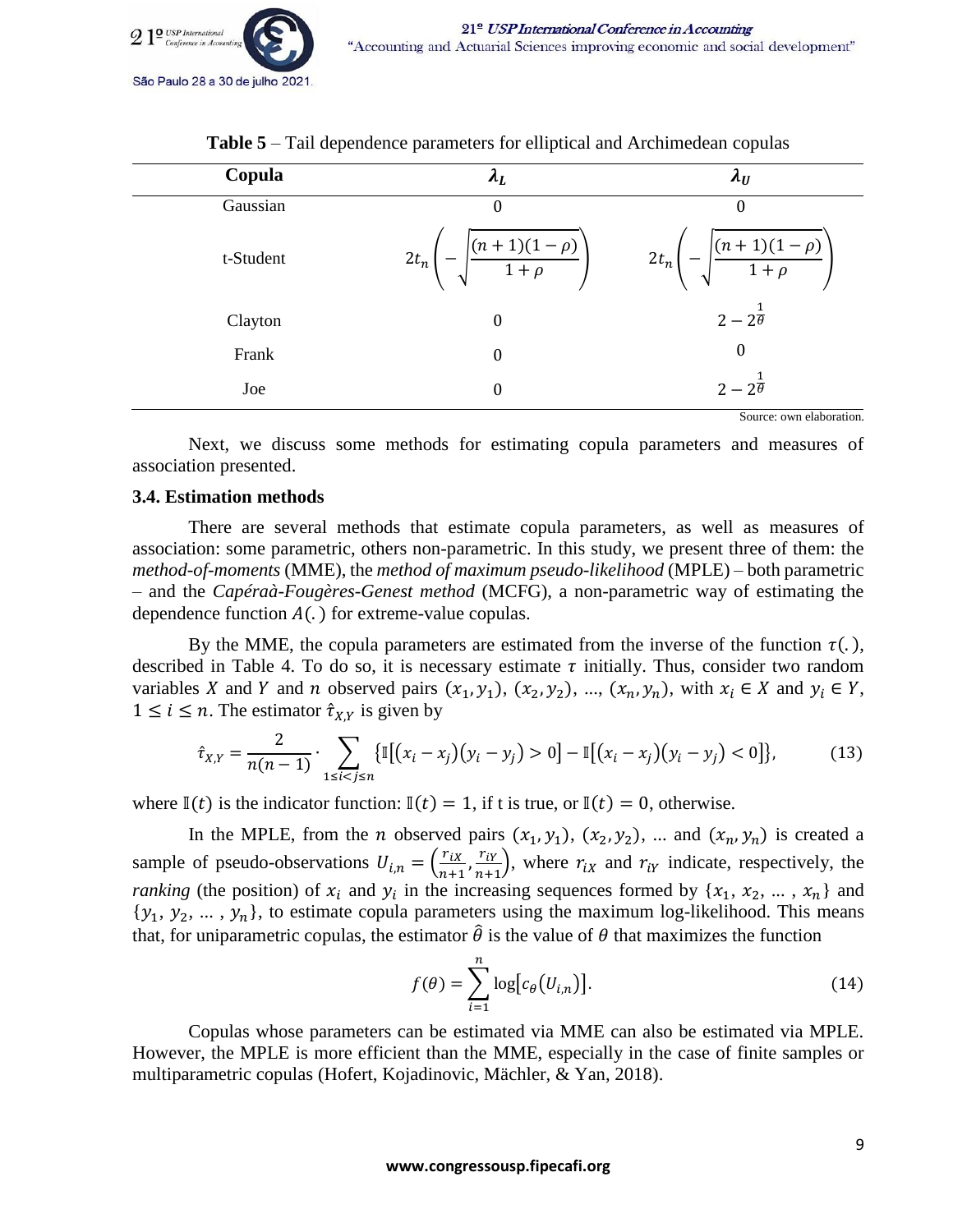

Finally, the MCFG estimates the extreme-value copulas parameters from the dependence function  $A(t)$  in Table 3. For this, consider the function

$$
\zeta_{i,n}(t) = \min_{j \in \{X,Y\}} \frac{-\log(U_{ij,n})}{t}, 1 \le i \le n
$$
\n(15)

where  $U_{i,j,n}$  is the first  $(j = 1)$  or second  $(j = 2)$  coordinate from  $U_{i,n}$ . The initial estimator  $\hat{A}_{CFG}(t)$ was corrected by Gudendorf & Segers (2012), in order to improve its goodness of fit to small samples, which is quite frequent in extreme events. The corrected estimator is given by:

$$
\widehat{A}'_{CFG}(t) = \exp\left[\frac{1}{n}\sum_{i=1}^{n} \left(\zeta_{i,n}(1) - \zeta_{i,n}(t)\right)\right]
$$
\n(16)

One way to evaluate the copula model selection by fitting a copula family to a data set is the criteria namely the *cross-validation copula information criterion* (CIC), according to which, the higher the CIC, most suitable is the model (Grønneberg  $\&$  Hjort, 2014). This criterion is equivalent (except for a multiplicative constant) to the number given by

$$
\widehat{xv_n} = \frac{1}{n} \cdot \sum_{i=1}^n \log \bigl[ c_{\theta_{n,-i}}(F_{n,1,-i}(x_i), F_{n,2,-i}(y_i)) \bigr] \tag{17}
$$

where  $\theta_{n,-i}$  is the estimator to the copula parameter and

$$
F_{n,j,-i}(x) = \begin{cases} \frac{1}{n} \cdot \sum_{k=1, k \neq i}^{n} \mathbb{I}(x_{kj} \leq x) \text{, if } x \geq \min_{k \in \{1, \dots, n\} - \{i\}} x_{kj} \\ \frac{1}{n}, & \text{otherwise} \end{cases}
$$
(18)

## **4. Results**

## **4.1. Evaluating the effectiveness of the methods: copula estimation using simulated data**

When defining a dependence structure, it is not enough to choose only the value of  $\hat{\tau}_{XY}$ . Figure 1 shows that, for a given value of  $\hat{\tau}_{XY}$  (in the panels in Figure 1, we fixed  $\hat{\tau}_{X,Y} = 0.4$ ), there are very different dependence structures, resulting from the copula family used – according to Kamnitui et al. (2019).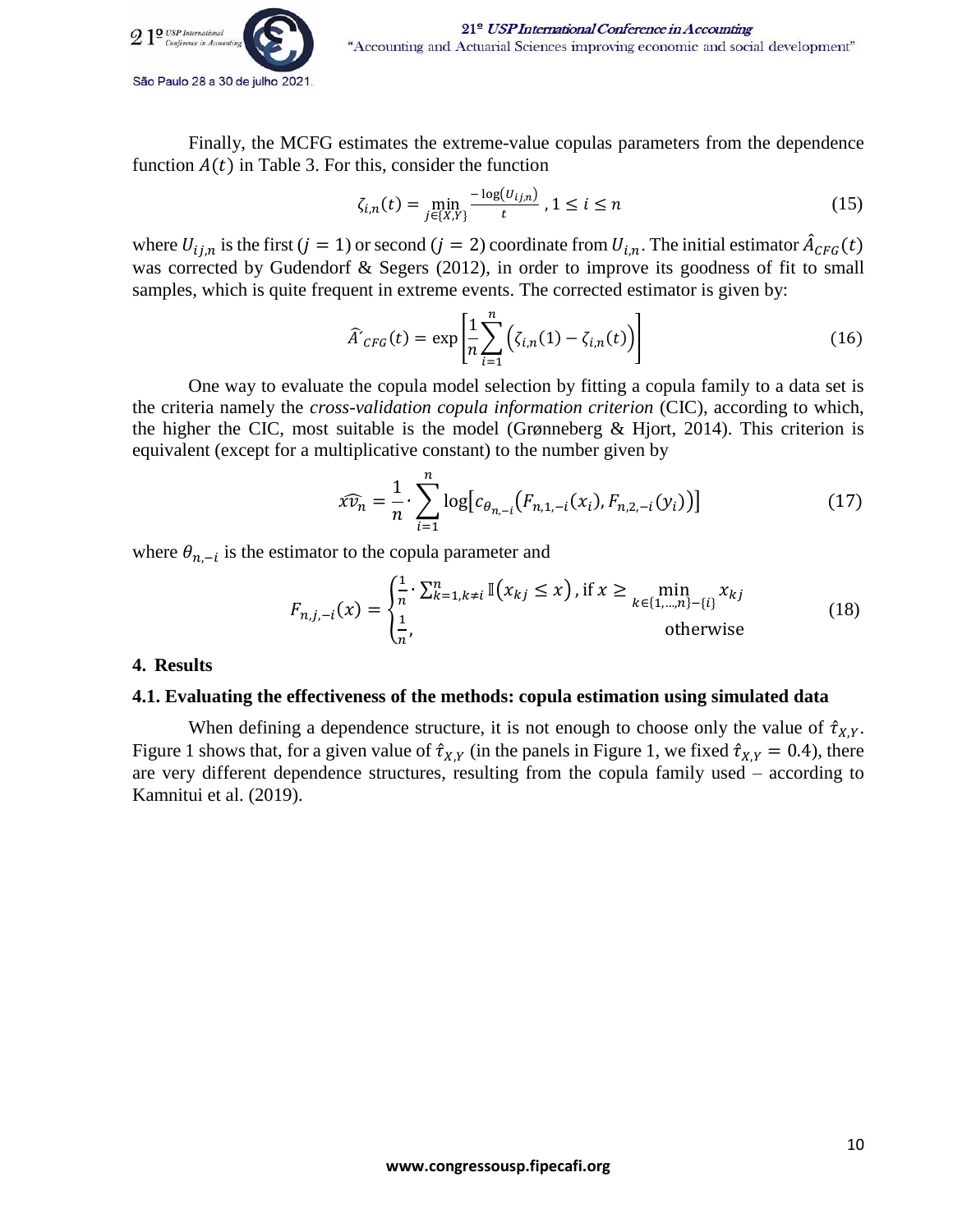

**Figure** 1 – 10,000 random simulations from each copula family, all of them with  $\hat{\tau}_{X,Y} = 0.4$ 



In the subtitles, the percentages shown below the copula name represent the frequency of pairs in the *lower left* and *upper right* rectangles of the joint distribution (regions known as lower and upper tail, respectively). These regions are highlighted by the horizontal and vertical dashed lines corresponding to the quantile indices of 5% and 95% of each of the marginal's distributions.

Figure 1 shows the symmetry of the lower and upper tails in Gaussian copula; the capture of the dependence on the lower tail, by the Clayton copula; and the capture of the dependence on the upper tail, by extreme-value and Joe copulas. This reinforces that the choice of copula family is the first step in copula dependence modeling, as this choice can substantially affect the underlying dependence structure.

To evaluate the effectiveness of the methods in adequately capturing the real dependence structure, fixed and known dependence structures were imposed from simulated data (before using such methods in real-world microdata, in which the dependence structure is typically unknown). For this, three scenarios were defined: the first (called 'weak') has  $10,000$  pairs  $(X, Y)$  simulated from a Gaussian copula with  $\hat{\tau}_{X,Y} = 0.1$ ; the second ('moderate') has 10,000 pairs simulated from a Joe copula, with  $\hat{\tau}_{X,Y} = 0.4$ ; and the third ('strong'), has 100 pairs simulated from a Husler-Reiss copula, with  $\hat{\tau}_{X,Y} = 0.7$ . In the three scenarios, were adopted  $X \sim Exp(8500^{-1})$  and  $Y \sim Exp(5000^{-1})$ , due to the fact that Exponencial is often used in severity claim modeling for typical insurance lines of business.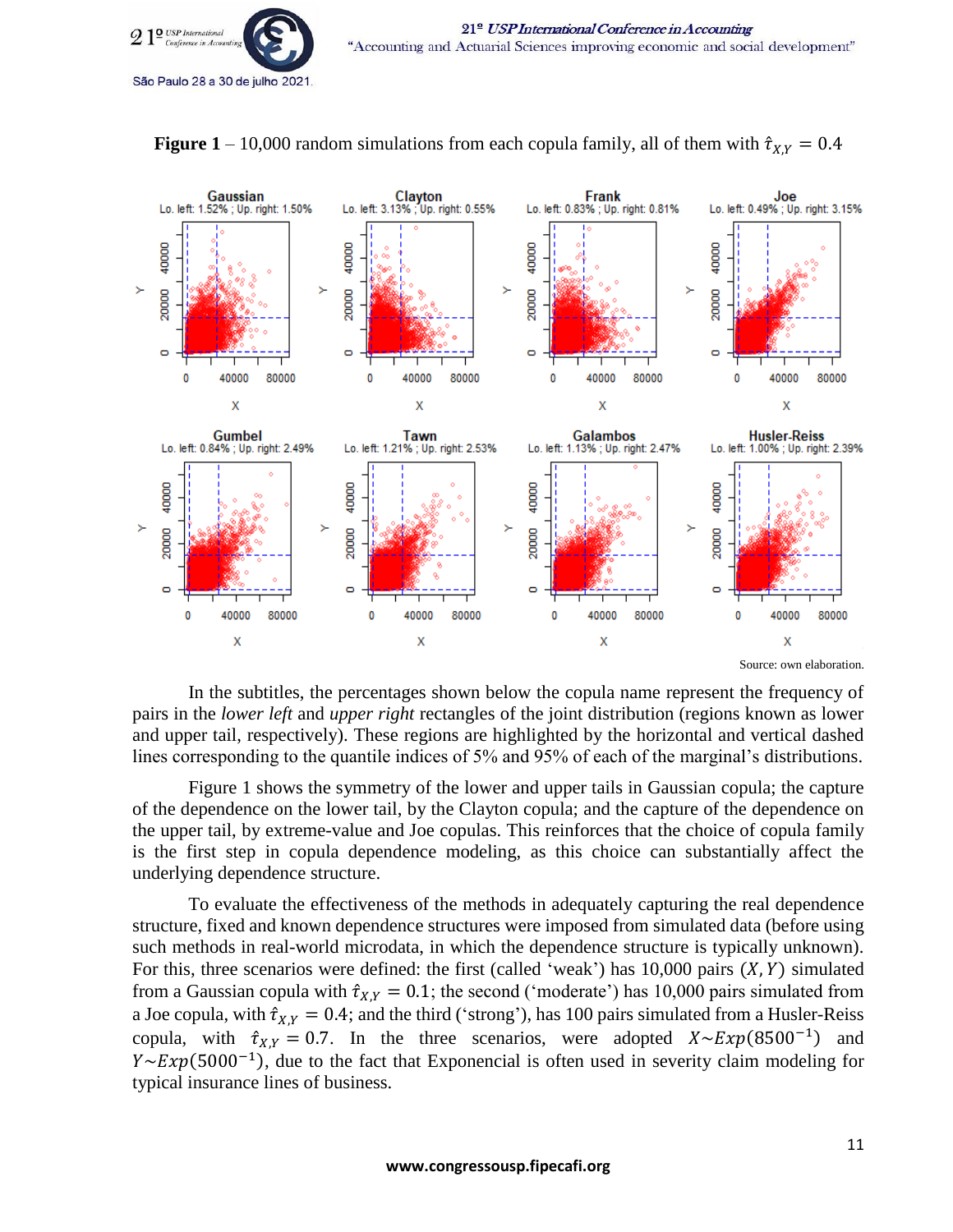

Table 6 presents the CIC for the three scenarios based on the copula families presented, showing that the best ranked family for these scenarios are, indeed, Gaussian, Joe and Husler-Reiss, respectively.

| <b>Scenario</b> | Gaussian | Student | 5<br>Clay | Frank   | Joe     | Hougaard<br>Gumbel | Tawn    | Galamb  | Hulser-<br>Reiss |
|-----------------|----------|---------|-----------|---------|---------|--------------------|---------|---------|------------------|
| Weak            | 118.537  | 118.535 | 70.839    | 109.322 | 9.217   | 75.841             | 51.404  | 75.254  | 70.826           |
| Moderate        | 2048.75  | 2168.11 | $-32.16$  | 1925.08 | 2953.65 | 2736.46            | 2726.26 | 2714.55 | 2673.84          |
| Strong          | 69.2798  | 69.9732 | 26.681    | 61.8349 | 67.1129 | 74.7194            | 53.6635 | 75.1437 | 76.0469          |
|                 |          |         |           |         |         |                    |         |         | $0 \t 11 \t 1$   |

**Table 6** – CIC for copulas families, using MME, in the three scenarios

Source: own elaboration.

As much as the model correctly indicated each copula family for all scenarios, one can see that, in the 'weak' scenario, the CIC values of the Gaussian and t-Student copulas are practically the same. However, the t-Student copula for this CIC has 1373 degrees of freedom (high degrees of freedom indicate proximity to a Gaussian). In the 'moderate' scenario, the negative CIC value of the Clayton copula indicates how far this copula is from being the most suitable to capture this dependence: Figure 1 showed that the Clayton copula has a large concentration of data in the lower left rectangle of the distribution, opposite to Joe copula, who has a large concentration of data in the upper right rectangle.

Once the copula family has been chosen, it is necessary to estimate its parameter. Table 7 presents the estimators using the MME and MPLE methods.

| <b>Scenario</b> | <b>Method</b> |        | <b>Standard deviation</b> | Log-likelihood |
|-----------------|---------------|--------|---------------------------|----------------|
| Weak            | <b>MPLE</b>   | 0.1539 | 0.010                     | 119.5354       |
|                 | <b>MME</b>    | 0.1547 | 636.400                   | 119.5323       |
| Moderate        | <b>MPLE</b>   | 2.2358 | 0.031                     | 2,954.5157     |
|                 | <b>MME</b>    | 2.2249 | $\overline{\phantom{0}}$  | 2,954.3992     |
|                 | <b>MPLE</b>   | 3.2456 | 0.472                     | 76.6722        |
| Strong          | <b>MME</b>    | 3.0319 | 49,373.000                | 76.3523        |
|                 |               |        |                           |                |

**Table 7** – Estimator for the copula parameter in the three scenarios

Source: own elaboration.

Note that the estimator generated by the MPLE method has a higher log-likelihood and lower standard deviation than the one generated by the MME method (it is not possible to calculate the standard deviation using the MME for Joe copula), showing that the first estimator is more adequate than the second, corroborating the results of previous studies (Hofert et al., 2018). Figure 2 shows the joint probability density of  $X$  and  $Y$ , using the Gaussian, Joe and Husler-Reiss copulas, with the respective parameters  $\theta_{Gaussian} = 0.1539$ ,  $\theta_{loc} = 2.2358$  and  $\theta_{H-Reiss} = 3.2456$ .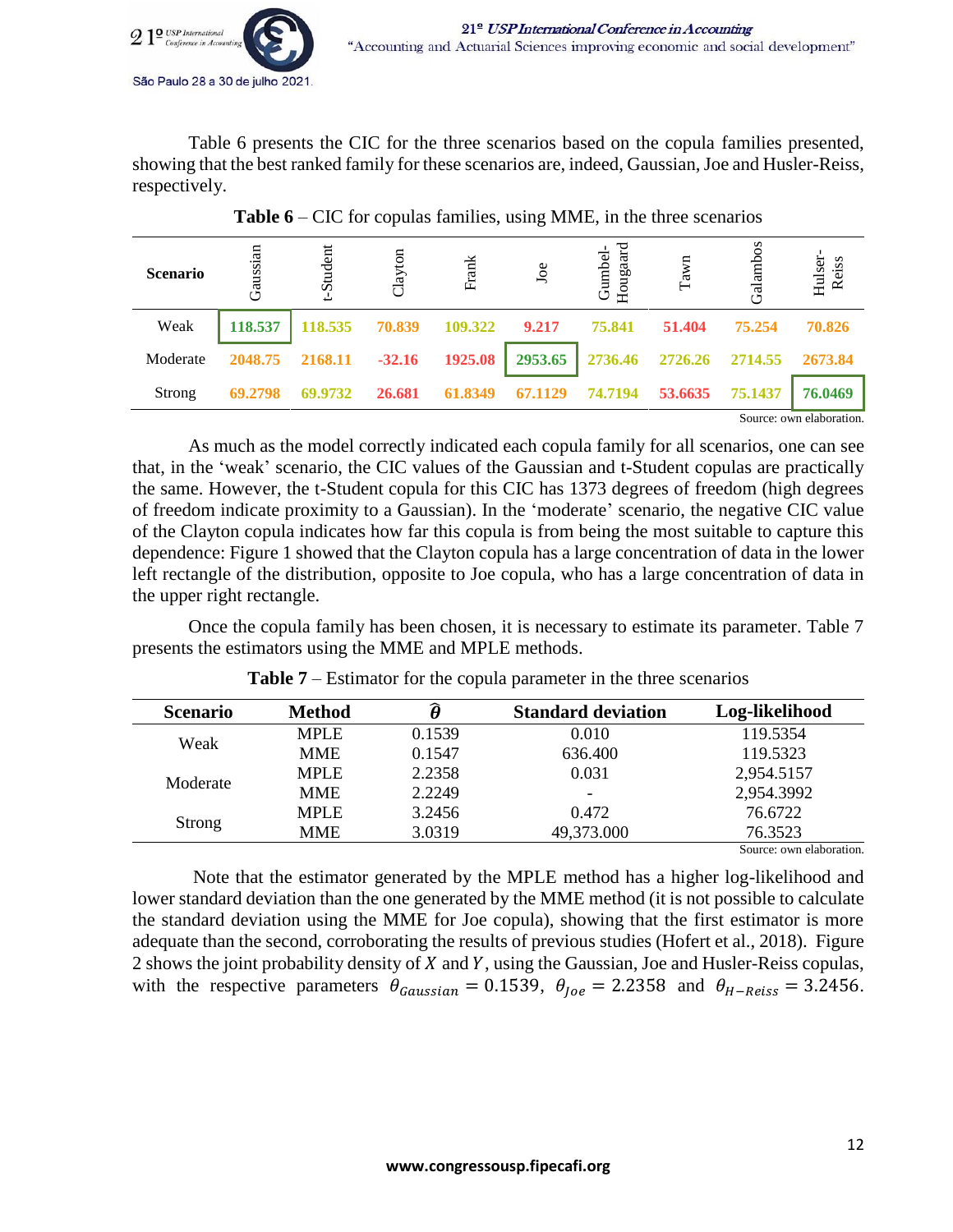

**Figure**  $2$  – Joint probability density of  $(X, Y)$  with Gaussian (left), Joe (center) and Husler-Reiss (right) copulas



Source: own elaboration.

After successfully capturing the real underlying dependence structure in all three scenarios, we analyze the use of MCFG to obtain an estimator  $\hat{A}_{CFG}$  for the *dependence function* for extremevalue copulas. For this, we defined 4 data sets, each with 150 pairs  $(X, Y)$  simulated from each of the Gumbel-Hougaard, Tawn, Galambos and Husler-Reiss copulas, with  $\hat{\tau}_{X,Y} = 0.7$  (except for Tawn copula: due to restrictions in Equation (11), we chose  $\hat{\tau}_{X,Y} = 0.4$ ). The Exponential distributions of  $X$  and  $Y$  were the same as in the 'weak', 'moderate' and 'strong' scenarios. Then, we constructed graphs to compare the estimator  $\hat{A}_{CFG}$  and the corresponding dependence function, shown in Table 3.

The dashed lines in the graphs in Figure 3 represent the restrictions of the dependence function A(t): max{t, 1 - t}  $\leq A(t) \leq 1$ . According to Gudendorf & Segers (2012) and Hofert et al. (2018), the proximity between the graph and the horizontal dashed line indicates a complete absence of dependence between  $X$  and  $Y$ . In contrast, the proximity of the graph with the sloping dashed lines indicates complete dependence (comotonicity) among these two variables.



**Figure** 3 – Comparative graphs between  $\hat{A}_{CFG}$  and the respective dependence function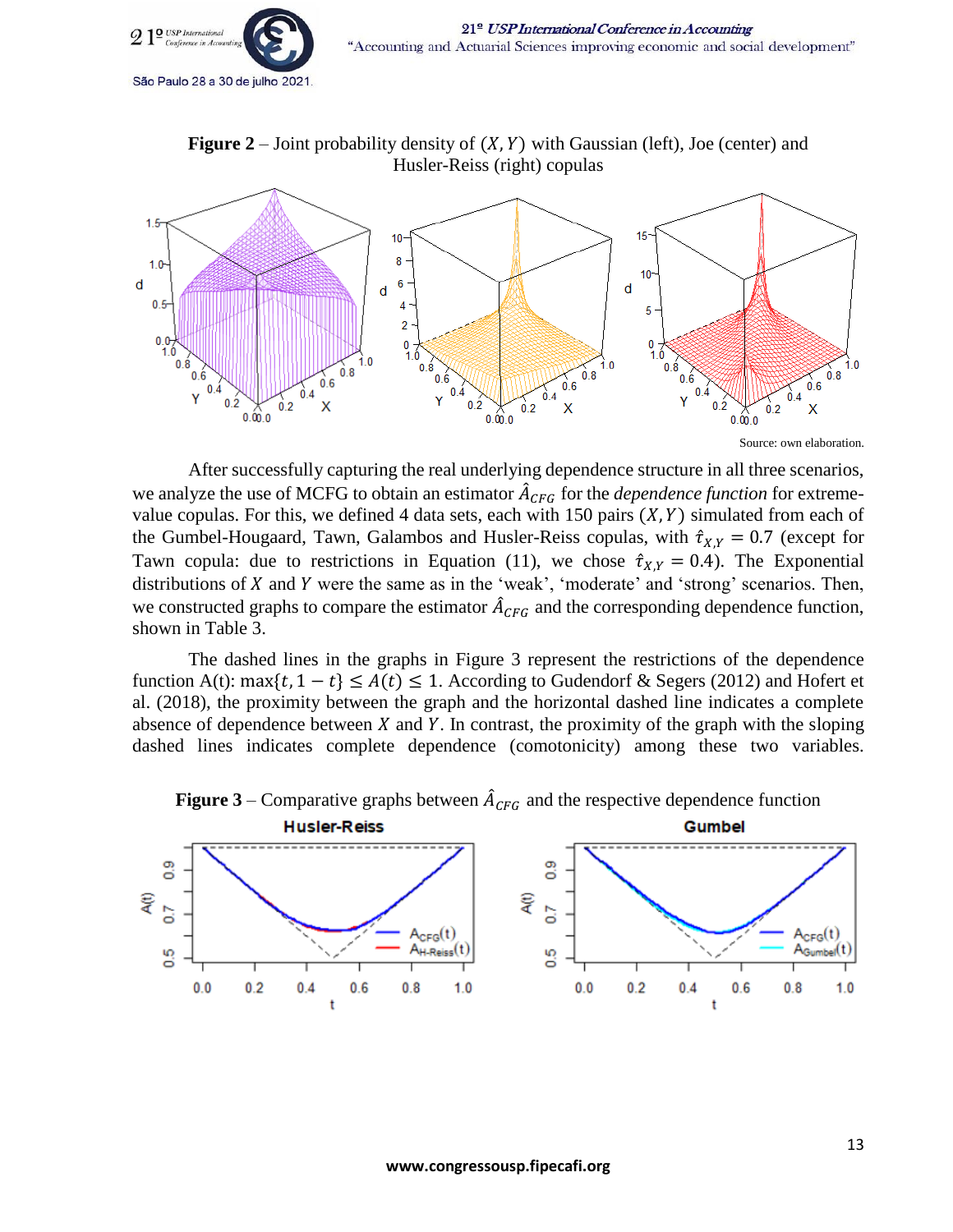



From Figure 3, we can see that, for the Husler-Reiss, Gumbel-Hougaard and Galambos copulas, there is very little difference between the estimator  $\hat{A}_{CFG}$  and the dependence function presented in Table 3. In particular, it is noted that these three copulas captured a high dependence on the lower and upper tails (described parametrically by  $t < 0.2$  and  $t > 0.8$ , respectively) on the joint distribution of  $(X, Y)$ . This fact agrees with what was evidenced by Brechmann et al. (2014): losses resulting from extreme events tend to occur together, and not independently. In addition, the Tawn copula is more sensitive to the difference between  $\hat{A}_{CFG}$  and  $A_{Tawn}$ , with the majority of the domain of the joint distribution (that is, for  $t > 0.4$ ) the estimator  $\hat{A}_{CFG}$  capturing a higher dependence than that captured by the dependence function  $A_{Tawn}$ .

Table 8 shows the values of the upper tail dependence parameter, calculated from Table 4 and Equation (12), considering both the MCFG method and the dependence function (DF) in Table 3. It is shown that the Husler-Reiss, Gumbel-Hougaard and Galambos copulas capture the high dependence on the upper tail (with values close to 0.8) and Tawn copula is more sensitive to the difference between these two methods: the relative differences between the values obtained by the MCFG and DF are 4.57% (Tawn), 0.53% (Gumbel), 0.43% (Galambos) and 0.31% (Husler-Reiss).

| Copula       | Method      | $\lambda$ II | Copula   | Method      | $\lambda$ II             |
|--------------|-------------|--------------|----------|-------------|--------------------------|
| Husler-Reiss | <b>MCFG</b> | 0.77526      |          | <b>MCFG</b> | 0.48376                  |
|              | DF          | 0.77290      | Tawn     | DF          | 0.46260                  |
| Gumbel       | <b>MCFG</b> | 0.77307      |          | <b>MCFG</b> | 0.79658                  |
|              | DF          | 0.76900      | Galambos | DF          | 0.79320                  |
|              |             |              |          |             | Source: own elaboration. |

Finally, we verified the sensitivity of the MCFG method, in relation to DF, for datasets with different sizes – it is quite common in extreme events modeling to have few data available. Thus, the upper tail dependence parameter was calculated for simulated samples with n=100, 50 and 30 pairs and were calculated the relative variations between the values of the coefficients obtained by the MCFG method, in relation to DF. These percentages were organized in Table 9.

|  |  | Table 9 – Relative difference between upper tail dependence parameters, by the two methods |  |  |  |  |  |  |  |  |
|--|--|--------------------------------------------------------------------------------------------|--|--|--|--|--|--|--|--|
|--|--|--------------------------------------------------------------------------------------------|--|--|--|--|--|--|--|--|

| Copula          | $n=150$ | $n=100$    | $n=50$    | $n=30$    |
|-----------------|---------|------------|-----------|-----------|
| Husler-Reiss    | 0.31\%  | $-1.02\%$  | $-0.12\%$ | $-0.04\%$ |
| Gumbel-Hougaard | 0.53%   | $0.04\%$   | $-0.35\%$ | 0.91%     |
| Tawn            | 4.57%   | $-10.49\%$ | $-3.98\%$ | $-6.98\%$ |
| Galambos        | 0.43%   | 0.68%      | $0.77\%$  | 0.28%     |
|                 |         |            |           | $\sim$    |

Source: own elaboration.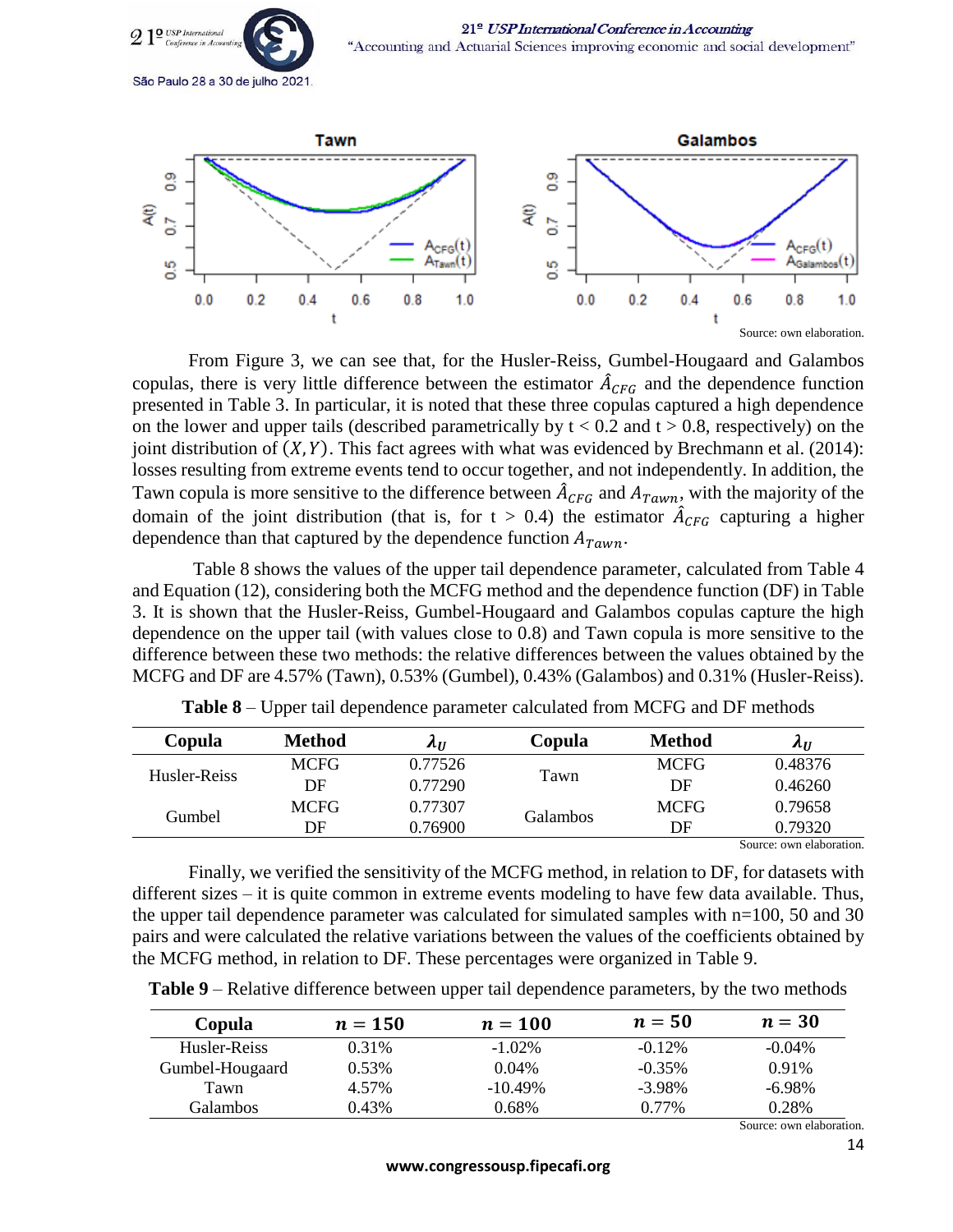

The results suggest that, the smaller the sample set is, the more MCFG captures, in Galambos copula, an increasing dependence than that captured by DF, since the differences are always positive and growing (except for  $n = 30$ ). In Husler-Reiss and Gumbel-Hougaard copulas, however, there are small variations between MCFG and DF. This does not happen for Tawn copula, which presents diffuse results: sometimes MCFG captures a higher dependence than that captured by DF, sometimes lower.

## **4.2. Capturing the dependence structure using real-world data**

The real-world microdata used contain all the insurance policies of an insurance company whose claims incurred by a single event generated payments of indemnities in (at least) two different insurance lines of business in which the company operates, in the period from Jan/2007 to May/2012. All monetary values (in Brazilian Real R\$ currency) were brought to the constant currency of May/2012, to make them comparable. The Brazilian insurance lines of business that had claims under these conditions were 0531 (Automobile – Hull), 0553 (Automobile – Optional Civil Liability for Vehicles), 0351 (General Civil Liability), 0378 (Professional Civil Liability), 0118 (Business Comprehensive) and 0520 (Automobile – Passenger Personal Accidents).

Representing each simultaneous claim by an ordered pair  $(x, y)$ , with x and y indicating the indemnities related to lines of business  $X$  and  $Y$ , respectively, Table 10 presents the descriptive statistics of these policies, relative to the total indemnified  $(x + y)$  generated by these pairs.

| <b>Pair of lines</b> | Number of           | <b>Mean of</b> | <b>Median of</b> | <b>St.</b> deviation | <b>Maximum of</b>        |
|----------------------|---------------------|----------------|------------------|----------------------|--------------------------|
| (X, Y)               | <b>Observations</b> | $X + Y$ (R\$)  | $X + Y$ (R\$)    | of $X + Y$ (R\$)     | $X + Y$ (R\$)            |
| (0531, 0553)         | 13676               | 13,297.03      | 7,440.30         | 25,987.45            | 1,131,667.96             |
| (0351, 0378)         | 25                  | 50,958.47      | 41,968.50        | 49,888.17            | 165,004.24               |
| (0118, 0351)         | 17                  | 108,390.74     | 15,231.74        | 293,507.80           | 1,230,452.83             |
| (0520, 0531)         | 16                  | 48,384.23      | 38,738.98        | 35,489.41            | 128,636.08               |
|                      |                     |                |                  |                      | Source: own elaboration. |

**Table 10** – Descriptive statistics of microdata

The large number of observations of the pair (0531,0553) is justified by the characteristics of the policies that cover these lines jointly: it is a massified, standardized compound insurance with a long history. In addition, it is noted that, in the four types of pairs of lines listed in Table 10, the mean of the total indemnities per policy is greater than the median. This, together with the high standard deviations, high maximum indemnity amount (per policy) and low number of observations in 3 of the 4 pairs, evidence the presence of extreme events in this company's portfolio. It is relevant to note that in pair (0531,0553) the maximum amount indemnified per policy is higher than 85 times the mean of the payment indemnities (per policy) for the period. In the pair (0118,0351), the maximum amount indemnified per policy is higher than 11 times the mean of the payment indemnities (per policy) for the period.

From these pairs, we analyzed 10 scenarios. The first 7 being relative to the pair (0531,0553), considering: 1) all data of this pair; 2) data related to the 90% quantile index in each of lines 0531 and 0553; 3) same as previous one, with a 95% quantile index; 4) same as scenario 2, with a 99.5% quantile index; 5) data related to the 90% quantile index in the sum of lines 0531 and 0553; 6) same as previous one, with a 95% quantile index; and 7) same as scenario 5, with a 99.5% quantile index.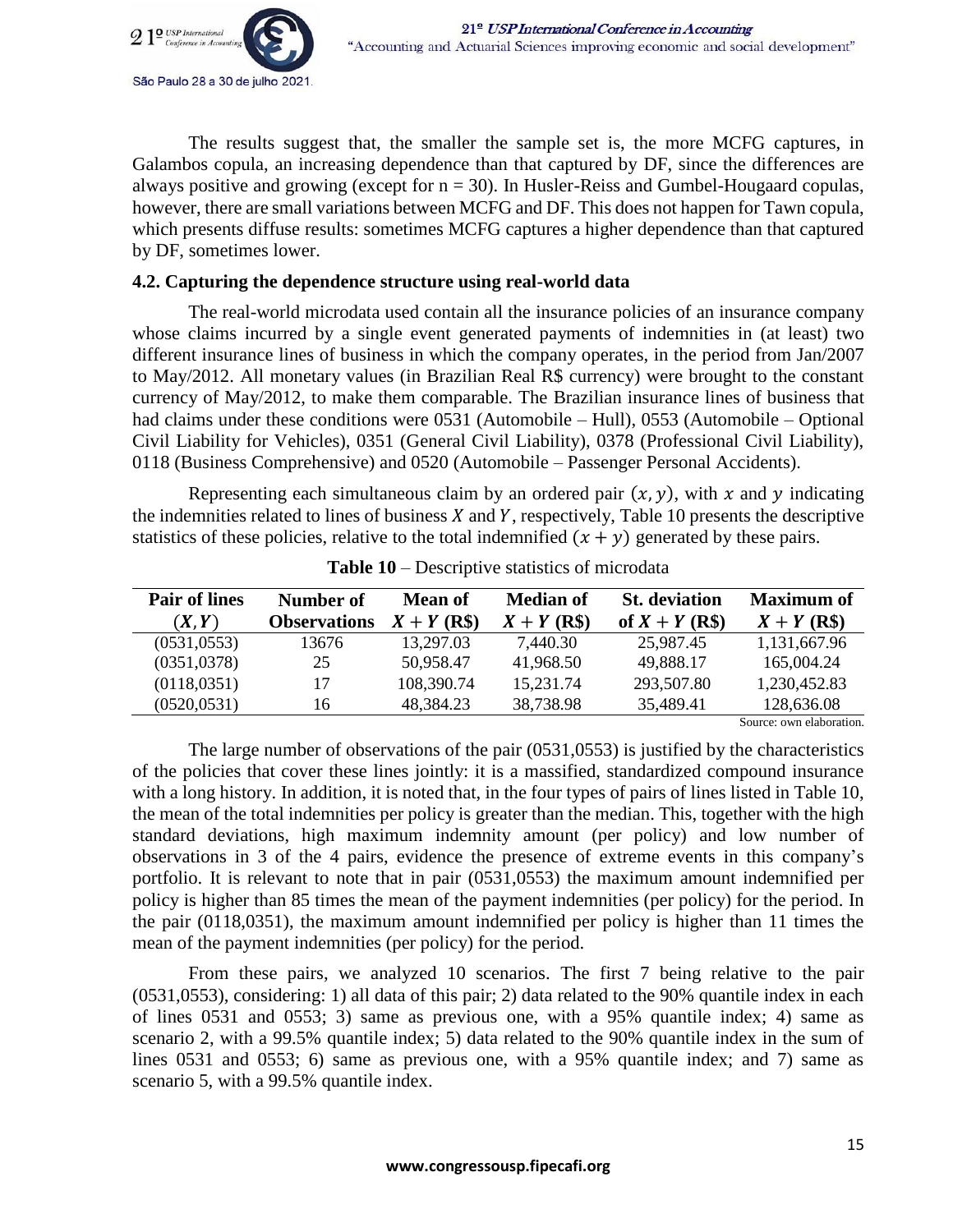

The other scenarios are: 8) all data in the pair (0351,0378); 9) all data in the pair  $(0.0118,0.0351)$ ; and 10) all data from the pair  $(0.0520,0.0531)$ . According to Sweeting & Fotiou (2013) and Sun et al. (2020), an extreme event can generate multiple claims that are not as severe as in an isolated line of business. However, as the insurance company pays the total amount claimed, when adding the indemnity from another line originating from the same event, it may occur that the total amount indemnified exceeds a certain limit, justifying the construction of scenarios 5 to 7, which can generate results quite different from scenarios 2 to 4. Table 11 shows the best ranked copula family (according to the CIC) and the estimated parameter (using the MPLE) for these scenarios.

| <b>Scenario</b> | Copula       | Ô                   | <b>Scenario</b> | Copula          | Ô                        |
|-----------------|--------------|---------------------|-----------------|-----------------|--------------------------|
|                 | Gumbel       | $1.23595 \pm 0.008$ | 6               | Frank           | $-2.64214 \pm 0.217$     |
| 2               | Husler-Reiss | $0.87226 \pm 0.067$ | ⇁               | t-Student       | $-0.37102 \pm 0.130$     |
| 3               | Gaussian     | $0.29163 + 0.068$   | 8               | <b>Galambos</b> | $0.75320 + 0.339$        |
| 4               | Tawn         | $0.88252 + 0.313$   | Q               | Joe             | $1.84144 + 0.795$        |
| 5               | t-Student    | $-0.39272 + 0.024$  | 10              | Joe             | $1.07774 \pm 0.398$      |
|                 |              |                     |                 |                 | Source: own elaboration. |

**Table 11** – Best ranked copula family and estimated parameter, in each of the scenarios

The scenarios in which all data from the pair were used (scenarios 1, 8, 9 and 10) had their dependences captured by extreme-value or Joe copulas – precisely those that, by Figure 1, capture the high dependence on the upper tail. The joint probability densities for the copulas of these four scenarios (Figure 4) show that if an insurance company wishes to offer policies with multiple coverages, it cannot ignore the fact that large losses occur jointly: there is invariably high density in the high quantiles of both lines.



**Figure 4** – Joint probability density, for each of the 4 pairs

Source: own elaboration.

After restricting the pair (0531,0553) to 90%, 95% and 99.5% quantiles, extreme-value copulas adequately captured the dependence in two scenarios: 2 (90% of each line) and 4 (99.5% of each line). However, when considering the same quantiles, for the sum of the losses (scenarios 5 and 7, respectively), the best ranked copula family was the t-Student, with 4.82 degrees of freedom – in both scenarios.

Figure 5 shows the joint probability densities corresponding to these four scenarios. Note that *extreme-value copulas* are better for capturing dependence in cases which only events that generate large losses in both lines, but do not do so in cases which an event generates a high indemnity in one of the lines of business, but not on the other. When these cases are also included,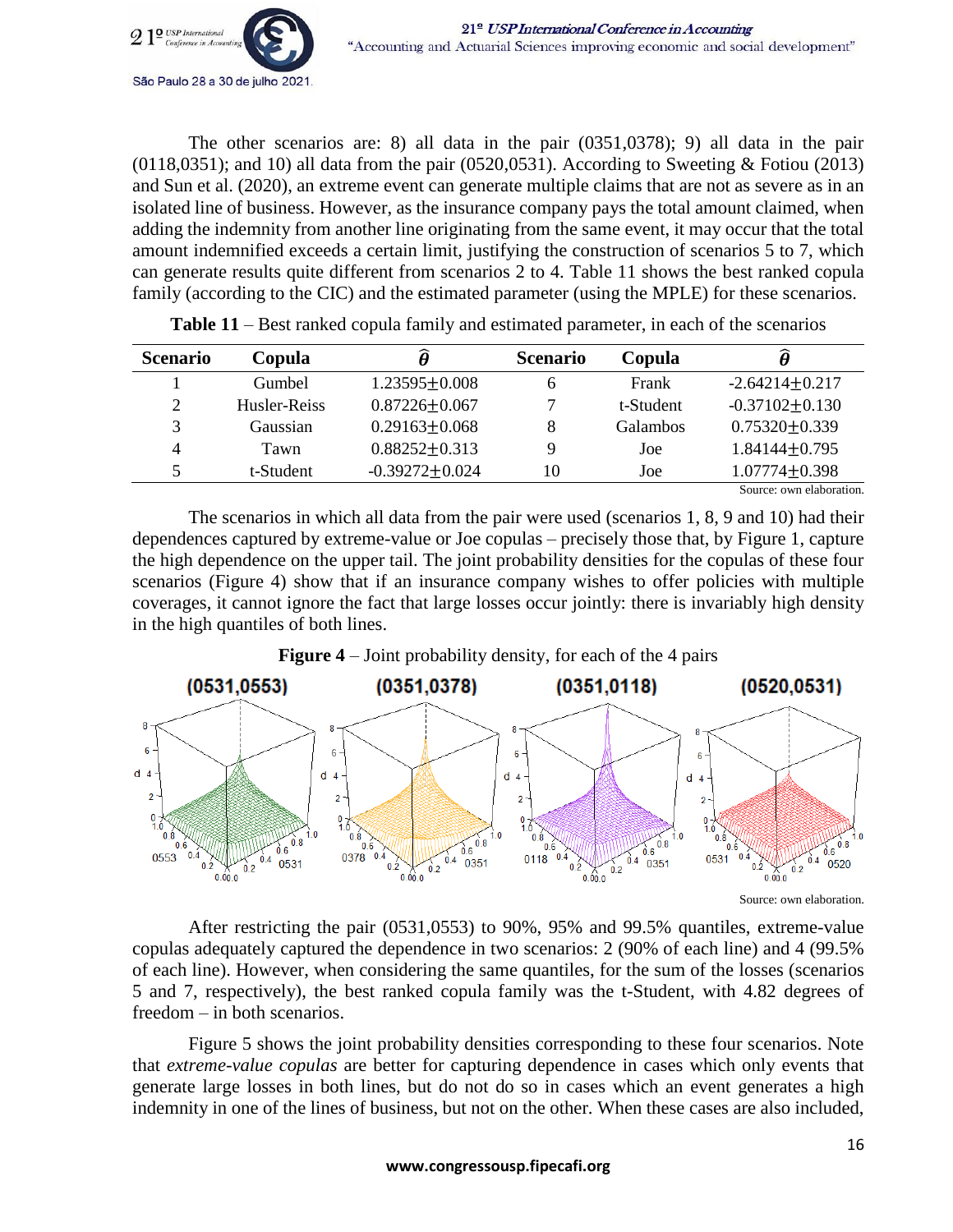

the dependence structure is modified in order to capture this dependence as well. In scenarios 2 and 4, extreme-value copulas were replaced by a t-Student copula.



In order to highlight the argument of the previous paragraph, the quantile of 99.5% in line 0531 corresponds to R\$137,725.95. The same quantile in line 0553 corresponds to R\$55,449.86 and, considering the sum of the losses, this quantile corresponds to R\$145,728.54. One of the policies generated claims whose indemnity were R\$485,518.77 and R\$19,401.52 in these respective lines of business, totaling R\$504,920.29 to be indemnified by the insurance company, resulting from a single event. As the amount in line 0553 is less than R\$55,449.86, then this policy is not included in scenario 4, but is included in scenario 7, illustrating the difference between the dependence structures in scenarios 2 and 4, in relation to 5 and 7.

Table 12 shows the upper tail dependence parameters for each of the 10 scenarios. The highest value of upper tail dependence parameter occurred in the pair (0118,0351), showing that, in comprehensive business insurance, extreme events tend to severely affect not only the company itself, but also third parties.

| <b>Scenario</b> | 1 (DF)  | $1$ (MCFG) |         | 2(DF)   | 2(MCFG) |                 | <b>4 (DF)</b> | 4(MCFG)                  |
|-----------------|---------|------------|---------|---------|---------|-----------------|---------------|--------------------------|
| $\Lambda_{II}$  | 0.24789 | 0.24491    |         | 0.25161 | 0.24163 |                 | 0.44126       | 0.46916                  |
| <b>Scenario</b> |         |            |         |         | 8 (DF)  | <b>8 (MCFG)</b> |               | 10                       |
| $\lambda$ II    | 0.01127 |            | 0.01250 |         | 0.39841 | 0.39184         | 0.54295       | 0.09754                  |
|                 |         |            |         |         |         |                 |               | Source: own elaboration. |

**Table 12** – Upper tail dependence parameter, for each scenario

The pairs (0531,0553) and (0351,0378) showed little difference between the DF and MCFG method. In addition, if the insurance company considers only the values of  $\lambda_{II}$  of the scenarios in which the sum of the losses is considered to dimension its solvency capital (and not each line of business individually), it may be exposed to the risk of insolvency if it occurs an extreme event. This argument is evidenced by calculating the variation between the upper tail dependence parameters by comparing the scenarios in which each line is considered individually and its respective scenario, considering the sum of the losses: in scenario 2 (DF), the parameter obtained was 2133% higher than that obtained in scenario 5 and, in scenario 4 (MCFG), the parameter obtained was 3655% higher than that obtained in scenario 7. These high variations strongly reflect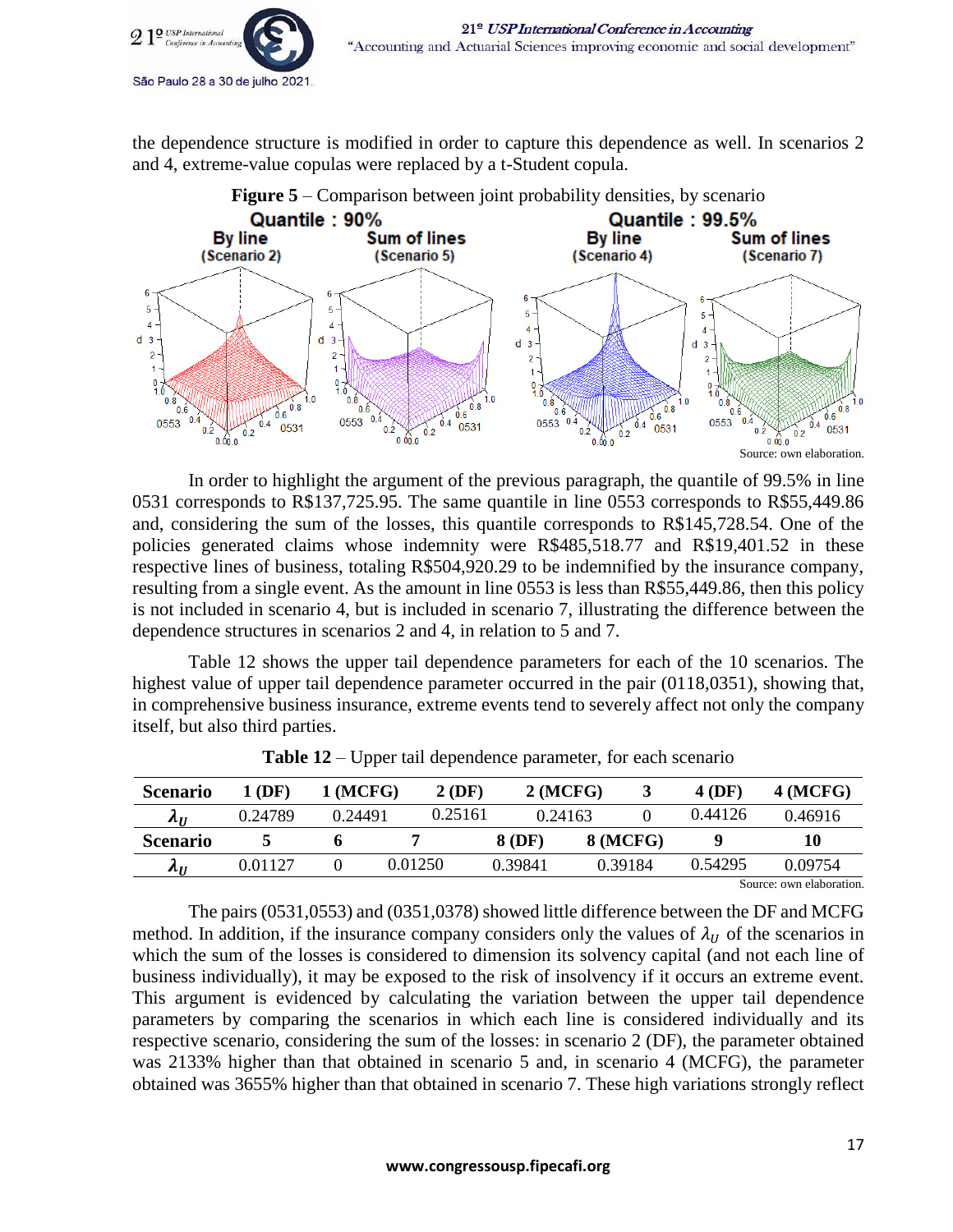

the increase in the level of exposure to the insolvency risk of this insurance company, due to some extreme event.

Analyzing the sensitivity of the MCFG method and DF, it is noted that, in scenario 4, the MCFG method indicated an even higher dependence on the upper tail than that indicated by the DF. Both graphs in Figure 6 compare the two methods, with the graph on the right using, for this, the dependence level (where 0 indicates independence and 1, complete dependence). In addition to the high dependence across the domain, note that, for  $t > 0.4$ , the MCFG method captures a higher dependence than the DF.





## **5. Conclusion**

There are events that, when they occur, generate several losses simultaneously, in different insurance lines of business. For insurance companies that operates in different lines – and, therefore, make multiple payments of indemnity  $-$  it is not recommended to assume that these claims are independent. If the event occurred is an extreme event, whose claims have high severity, an unexpected increase in the indemnified amounts may even lead the insurance company to bankruptcy.

One of the ways to capture the dependence structure among large losses is through copulas. The choice of copula and the method of estimating the parameters is an essential part of capturing this dependence (Su & Furman, 2017). Thus, this article aimed to analyze the choice of copula among the *elliptical*, *Archimedean* and *extreme-value* (EVC) families of copulas, using different methods of estimation (MME, MPLE and MCFG) of the parameters. Once defined as capturing the dependence structure, we estimated the upper tail dependence using real-world microdata from an insurance company.

As a result, the MPLE proved to be more appropriate than the MME method and, in several cases for EVC, the MCFG method captured the upper tail dependence better than the FG. In relation to microdata, EVC proved to be more adequate to capture the dependence among large losses in different scenarios, in relation to the other copulas. The dependence among incurred claims in different lines of business corroborates the fact that SUSEP groups different lines in the so-called 'business classes'. In CNSP Resolution nº360/17, SUSEP predicts and quantifies the dependence that exists among *business classes* in calculating the minimum capital required for the insurance company's solvency, but does not do so for lines of the same class of business. The results of this study showed that this dependence exists and is relevant for the calculation of risk capital, especially for insurance companies that operate in different lines belonging to the same class of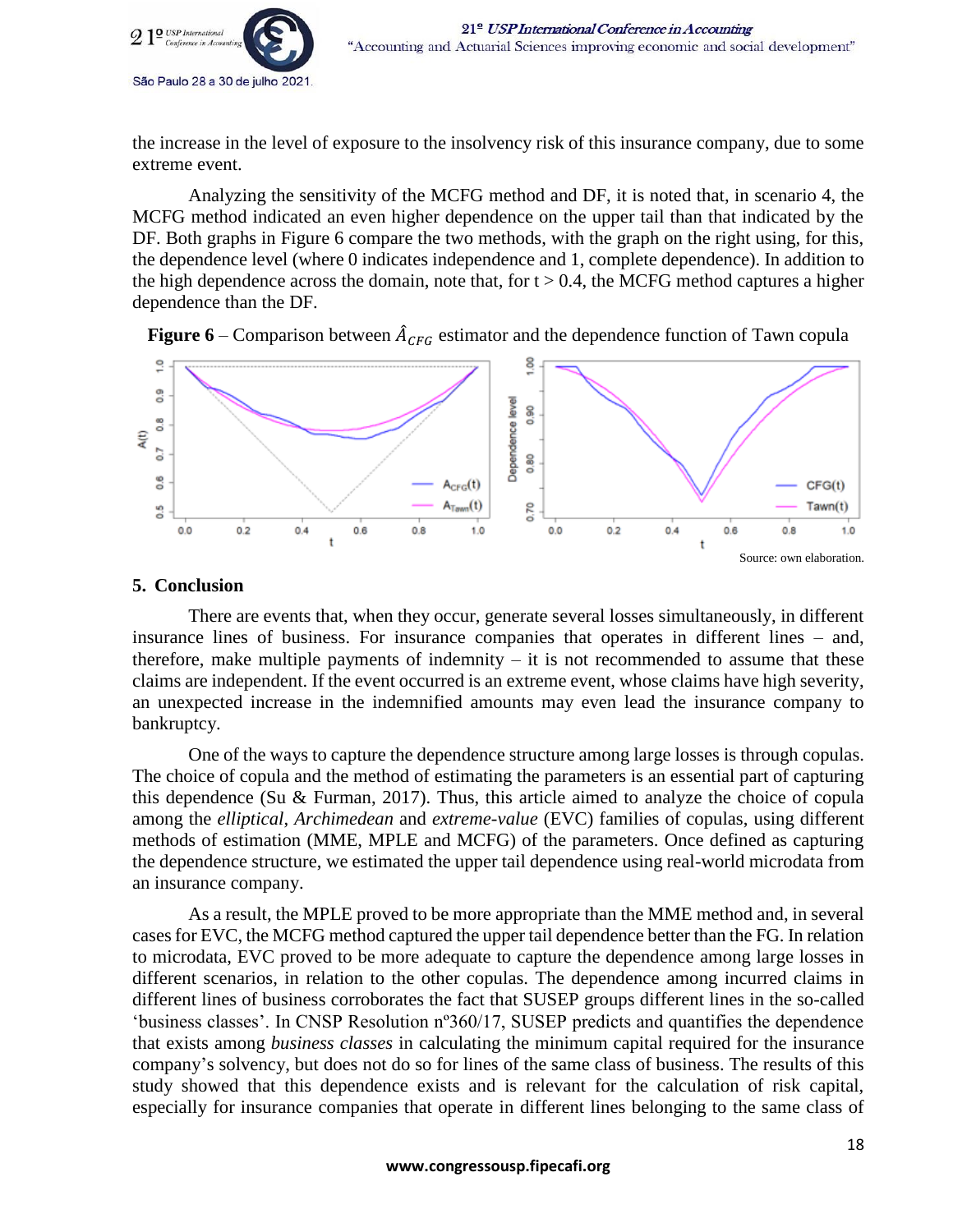

business, which may be exposed to greater risks than they believe they are. Still, the dependence on the upper tail obtained by the pair (0118,0351) – the only one in this study whose lines belong to different classes – is 35.7% higher than that calculated by SUSEP, indicating that the insurance company's solvency capital does not correctly predict extremes events, which is dangerous.

In future work, we suggest further applications to other sets of microdata or data referring to other insurance lines of business, such as personal insurance, in which it may be interesting to capture the dependence among the Personal Accidents, Serious Illnesses or Loss of Income lines. Another suggestion is to use a *mixture copulas* or *empirical copulas* to capture different dependence structures within the same data set.

## **6. References**

- Bokusheva, R. (2018). Using copulas for rating weather index insurance contracts. *Journal of Applied Statistics*, *45*(13), 2328–2356. https://doi.org/10.1080/02664763.2017.1420146
- Bormann, C., & Schienle, M. (2018). Detecting structural differences in tail dependence of financial time series. *Journal of Business and Economic Statistics*, *15*. https://doi.org/10.1080/07350015.2018.1506343
- Brechmann, E., Czado, C., & Paterlini, S. (2014). Flexible dependence modeling of operational risk losses and its impact on total capital requirements. *Journal of Banking and Finance*, *40*(1), 271–285. https://doi.org/10.1016/j.jbankfin.2013.11.040
- Bücher, A., Irresberger, F., & Weiss, G. N. F. (2017). Testing asymmetry in dependence with copula-coskewness. *North American Actuarial Journal*, *21*(2), 267–280. https://doi.org/10.1080/10920277.2017.1282876
- Chen, H., MacMinn, R. D., & Sun, T. (2017). Mortality dependence and longevity bond pricing: a dynamic factor copula mortality model with the GAS structure. *Journal of Risk and Insurance*, *84*, 393–415. https://doi.org/10.1111/jori.12214
- Chukwudum, Q. C. (2019). Extreme value theory and copulas: reinsurance in the presence of dependent risks. *Applied Mathematical Sciences*, *13*(2), 67–86. https://doi.org/10.12988/ams.2019.811177
- Clayton, D. G. (1978). A model for association in bivariate life tables and its application in epidemiological studies of familial tendency in chronic disease incidence. *Biometrika*, *65*(1), 141–151. https://doi.org/10.1093/biomet/65.1.141
- Cossette, H., Marceau, E., Mtalai, I., & Veilleux, D. (2018). Dependent risk models with archimedean copulas: a computational strategy based on common mixtures and applications. *Insurance: Mathematics and Economics*, *78*, 53–71. https://doi.org/10.1016/j.insmatheco.2017.11.002
- Dietz, S., & Walker, O. (2019). Ambiguity and Insurance: Capital Requirements and Premiums. *Journal of Risk and Insurance*, *86*(1), 213–235. https://doi.org/10.1111/jori.12208
- Eling, M., & Toplek, D. (2009). Modeling and management of nonlinear dependencies-copulas in dynamic financial analysis. *Journal of Risk and Insurance*, *76*(3), 651–681. https://doi.org/10.1111/j.1539-6975.2009.01318.x
- Embrechts, P. (2009). Copulas: A personal view. *Journal of Risk and Insurance*, *76*(3), 639–650. https://doi.org/10.1111/j.1539-6975.2009.01310.x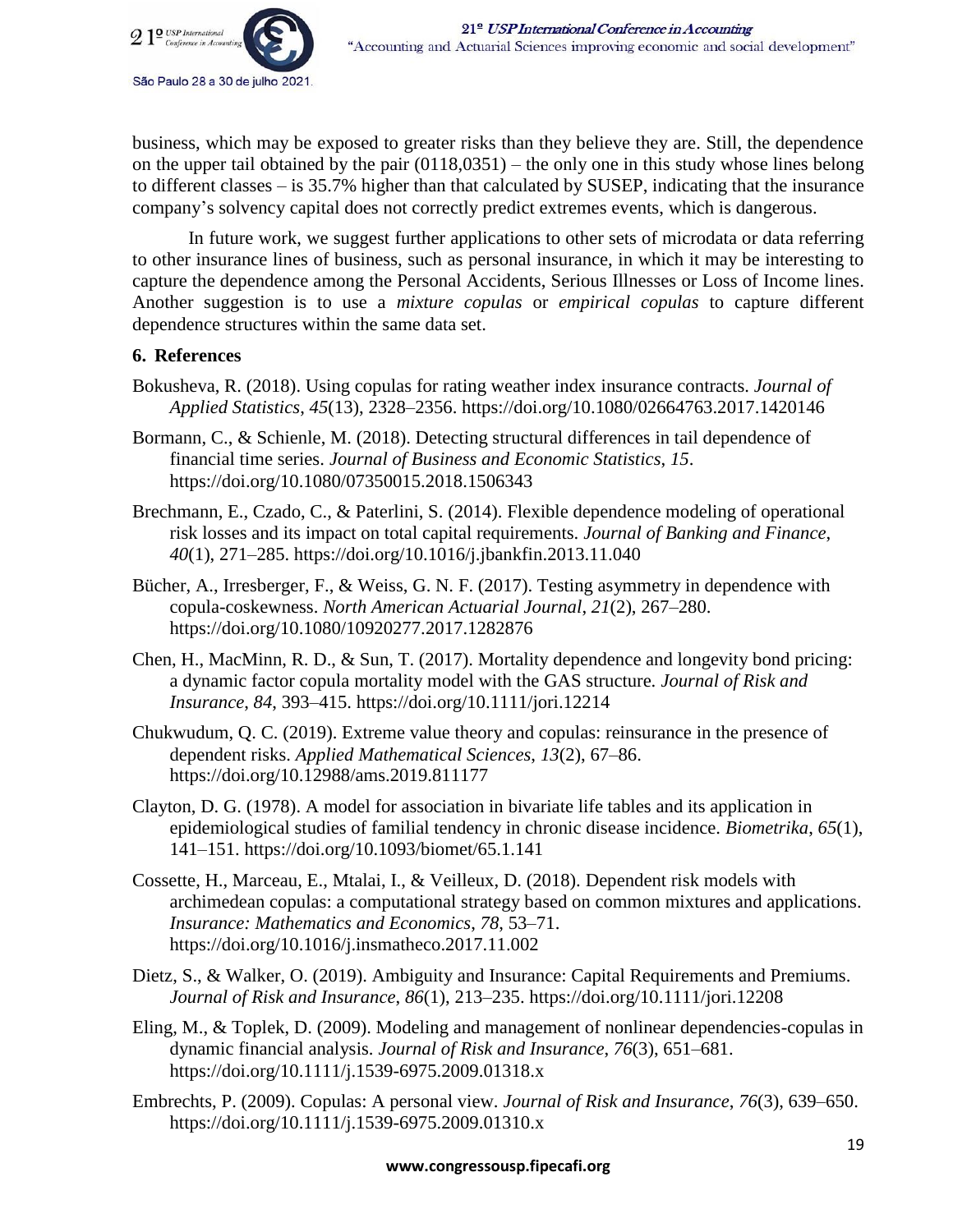

- Fréchet, M. (1951). Sur les tableaux dont les marges et des bornes sont données. *Revue de l'Institut International de Statistique*, *28*(1/2), 10. https://doi.org/10.2307/1401846
- Frees, E. W., & Valdez, E. A. (1998). Understanding relationships using copulas. *North American Actuarial Journal*, *2*(1), 1–25. Retrieved from http://mx.nthu.edu.tw/~jtyang/Teaching/Risk\_management/Papers/Quant\_Methods/Underst anding Relationships Using Copulas.pdf
- Furman, E., Kuznetsov, A., Su, J., & Zitikis, R. (2016). Tail dependence of the Gaussian copula revisited. *Insurance: Mathematics and Economics*, *69*, 97–103. https://doi.org/10.1016/j.insmatheco.2016.04.009
- Giussani, A., & Bonetti, M. (2019). Marshall–Olkin frailty survival models for bivariate rightcensored failure time data. *Journal of Applied Statistics*, *46*(16), 2945–2961. https://doi.org/10.1080/02664763.2019.1624694
- Grønneberg, S., & Hjort, N. L. (2014). The Copula Information Criteria. *Scandinavian Journal of Statistics*, *41*(2), 436–459. https://doi.org/10.1111/sjos.12042
- Gudendorf, G., & Segers, J. (2012). Nonparametric estimation of multivariate extreme-value copulas. *Journal of Statistical Planning and Inference*, *142*(12), 3073–3085. https://doi.org/10.1016/j.jspi.2012.05.007
- Hofert, M., Kojadinovic, I., Mächler, M., & Yan, J. (2018). *Elements of copula modeling with R*. https://doi.org/10.1007/978-3-319-89635-9
- Hua, L. (2017). On a bivariate copula with both upper and lower full-range tail dependence. *Insurance: Mathematics and Economics*, *73*, 94–104. https://doi.org/10.1016/j.insmatheco.2017.01.003
- Kamnitui, N., Genest, C., Jaworski, P., & Trutschnig, W. (2019). On the size of the class of bivariate extreme-value copulas with a fixed value of Spearman's rho or Kendall's tau. *Journal of Mathematical Analysis and Applications*, *472*(1), 920–936. https://doi.org/10.1016/j.jmaa.2018.11.057
- Kelliher, P. O. J., Acharyya, M., Couper, A., Maguire, E., Nicholas, P., Pang, N., … Teggin, P. (2020). Operational risk dependencies. *British Actuarial Journal*, *25*(May), 1–21. https://doi.org/10.1017/S1357321720000033
- Kley, O., Klüppelberg, C., & Paterlini, S. (2020). Modelling extremal dependence for operational risk by a bipartite graph. *Journal of Banking and Finance*, 105855. https://doi.org/10.1016/j.jbankfin.2020.105855
- Li, H. (2018). Operator tail dependence of copulas. *Methodology and Computing in Applied Probability*, *20*(3), 1013–1027. https://doi.org/10.1007/s11009-017-9592-1
- Lopes, F., Peris, R. W., Chan, B. L., & Borelli, E. (2015). Evolução do mercado segurador e crescimento econômico no Brasil. *Revista Eletrônica Do Departamento de Ciências Contábeis & Departamento de Atuária e Métodos Quantitativos (REDECA)*, *2*(2), 21–36. Retrieved from https://revistas.pucsp.br/index.php/redeca/article/view/28561
- Melo, E. F. L. de. (2008). Uma aplicação de cópulas de Lévy na agregação de processos multivariados de ruína. *Revista Brasileira de Risco e Seguro*, *4*(7), 47–64. Retrieved from http://www.rbrs.com.br/arquivos/RBRS7-3 Eduardo Fraga.pdf